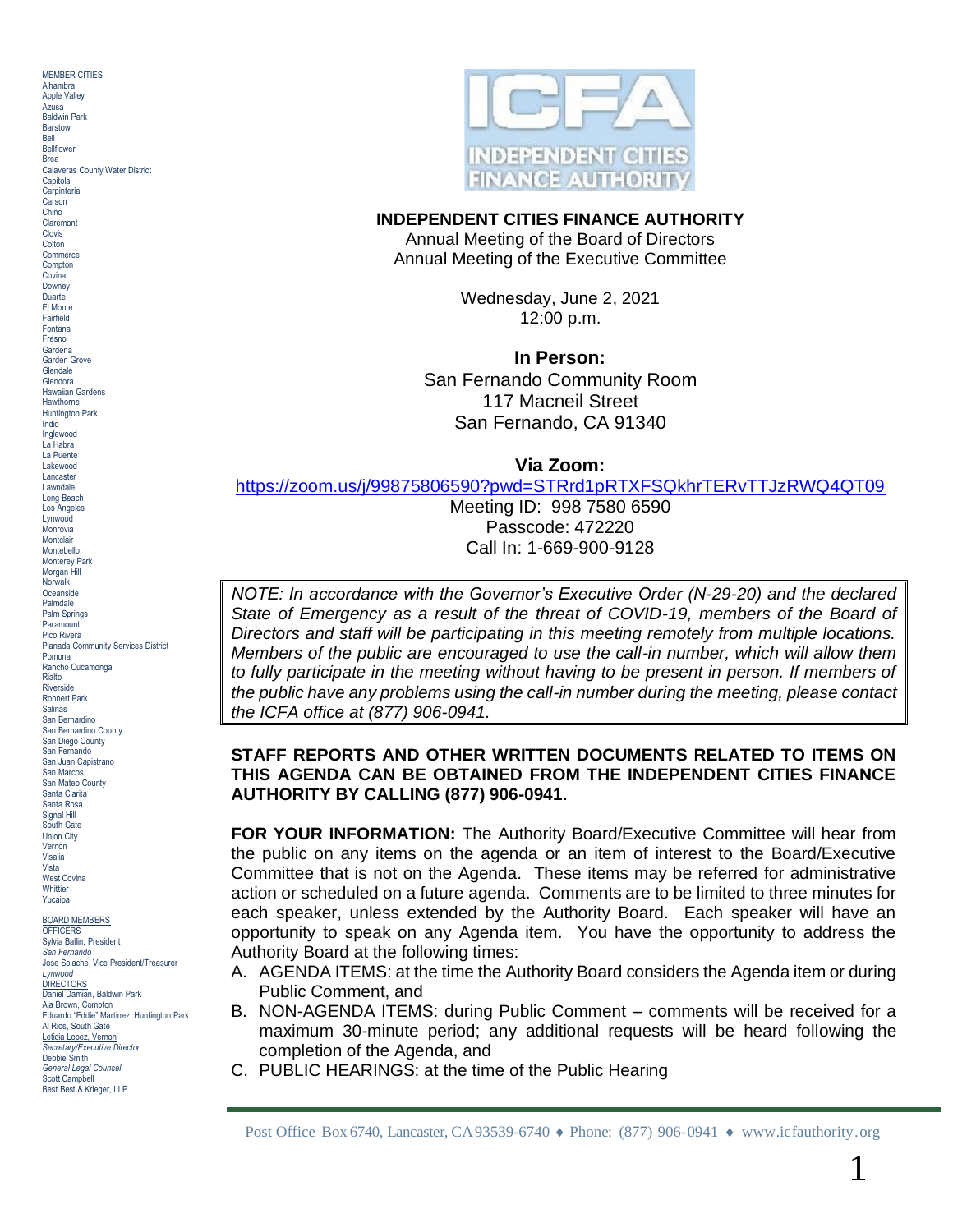ANNUAL MEETING OF THE BOARD OF DIRECTORS ANNUAL MEETING OF THE EXECUTIVE COMMITTEE June 2, 2021 Page Two

- **I. CALL TO ORDER.** *(Page 4)*
- **II. ROLL CALL.** *(Page 4)*

City of Baldwin Park City of San Fernando City of Compton City of South Gate City of Huntington Park City of Vernon City of Lynwood

#### **III. AMENDMENTS OR ADJUSTMENTS TO THE AGENDA.** (*Page 4)*

**IV. PUBLIC COMMENTS.** At this time the public shall have an opportunity to comment on any non-agenda item relevant to the jurisdiction of the Authority. Reasonable time limits are imposed on each topic and each speaker. In accordance with the provisions of the Ralph M. Brown Act (GC § 54950 et seq.), no action or discussion may take place by the Board of any items not on the posted agenda. The Board may respond to statements made or questions asked and may direct staff to report back on the topic at a future meeting. *(Pages 4-5)*

#### **V. NEW BUSINESS.**

- A. Approval Of Minutes Of The April 12, 2021 Board Of Directors Meeting. *(Pages 5 & 13- 18). RECOMMEND APPROVAL*
- B. Approval Of The Refinancing Of A Manufactured Home Community By ICFA For Millennium Housing of California And Its Affiliates, Coach of San Diego, Inc. And Millennium Housing Corporation, Located In The City Of Palm Springs, County of Riverside *(Pages 5-7 & 19-21) RECOMMEND APPROVAL*
- C. Approval/Adoption Of Resolution No. 2021-2 (A Resolution Of The Board Of Directors/Executive Committee Of The Independent Cities Finance Authority Authorizing The Issuance In One Or More Series Of Its Not To Exceed \$13,000,000 Aggregate Principal Amount Of Independent Cities Finance Authority Mobile Home Park Revenue Refunding Bonds (Sahara Mobile Home Park) Series 2021 (Federally Taxable), And Approving Certain Documents And Authorizing Certain Actions In Connection Therewith). *(Pages 7-8 & 22-27) RECOMMEND APPROVAL/ADOPTION*
- D. Approval/Adoption Of A Budget For The 2021-22 Fiscal Year. *(Pages 9 & 28-29) RECOMMEND APPROVAL/ADOPTION*
- E. Approval Of Financial Accounting For The Period March 1, 2021 to April 30, 2021. *(Pages 9-10) RECOMMEND APPROVAL*
- F. Approval/Adoption of Resolution 2021-3 (A Resolution Of The Board Of Directors Of The Independent Cities Finance Authority Naming And Appointing Certain Officers). *(Pages 10-11 & 30-33) RECOMMEND APPROVAL/ADOPTION*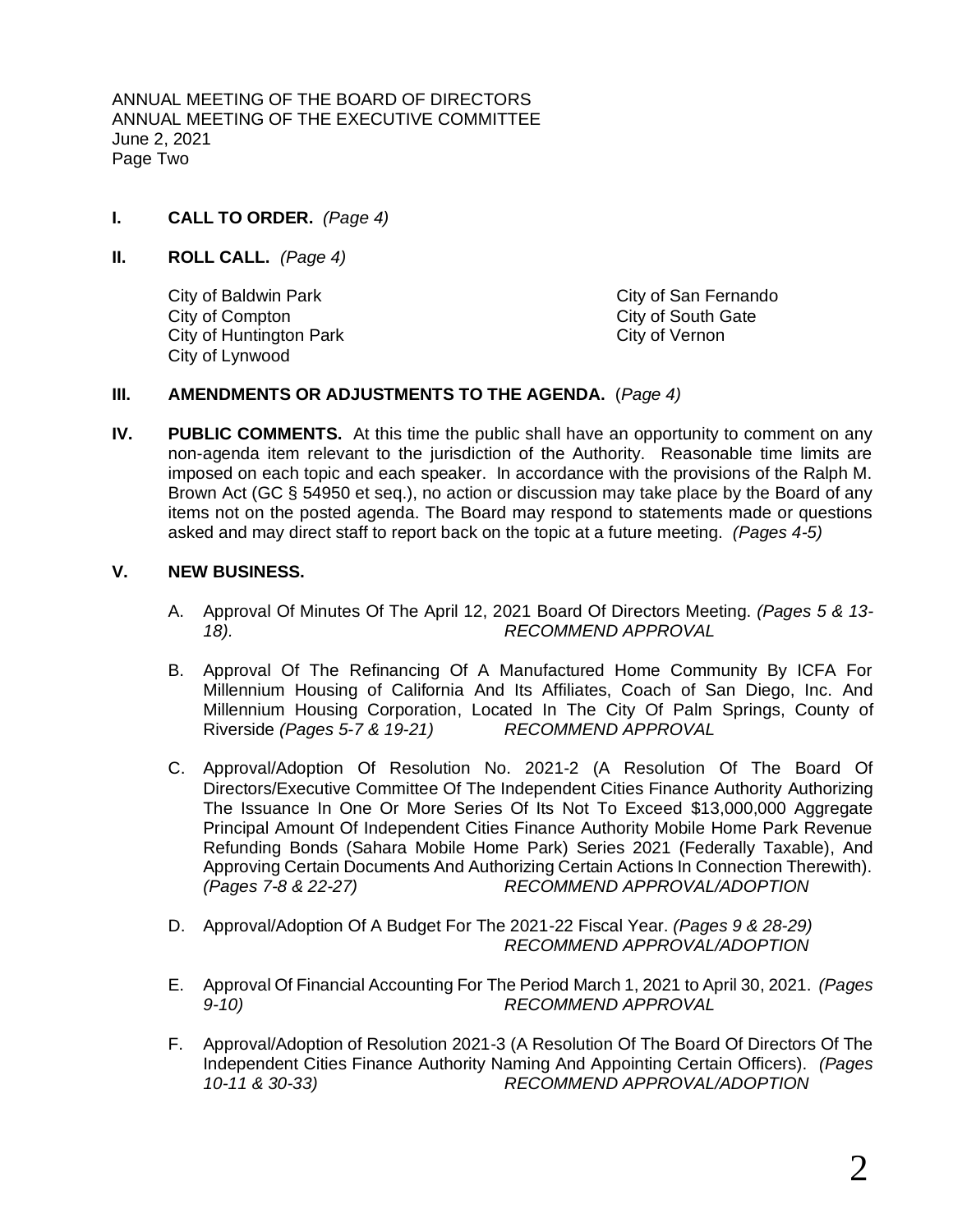- G. Appointment/Election Of Executive Committee Members For A Two-Year Term. *(Page 11) RECOMMEND APPOINTMENT/ELECTION*
- H. Presentation On The Local Return Street Improvement Program. *(Page 11-12) NO RECOMMENDATION*
- **VI. COMMENTS FROM BOARD MEMBERS.** *(Page 12)*
- **VII. MATTERS FROM STAFF.** *(Page 12)*
- **VIII. ADJOURNMENT.** *(Page 12)*

The public shall have an opportunity to comment on any item as each item is considered by the Board/Executive Committee and prior to action being taken. Agenda reports are available at the Independent Cities Finance Authority office upon request by calling (877) 906-0941.

NOTICE: New items will not be considered after 1:00 p.m. unless the Board of Directors/Executive Committee votes to extend the time limit. Any items on the agenda that are not completed will be forwarded to the next regular Board of Directors/Executive Committee meeting.

IN COMPLIANCE WITH THE AMERICAN DISABILITIES ACT, IF YOU NEED SPECIAL ASSISTANCE TO PARTICIPATE IN THIS MEETING, PLEASE CONTACT THE INDEPENDENT CITIES FINANCE AUTHORITY AT (877) 906-0941. NOTIFICATION 48 HOURS PRIOR TO THE MEETING WILL ENABLE THE INDEPENDENT CITIES FINANCE AUTHORITY TO MAKE REASONABLE ARRANGEMENTS TO ENSURE ACCESSIBILITY TO THIS MEETING.

## *NOTE TO CITY CLERKS:*

*Please post this Meeting Notice just as you would a City Council agenda.*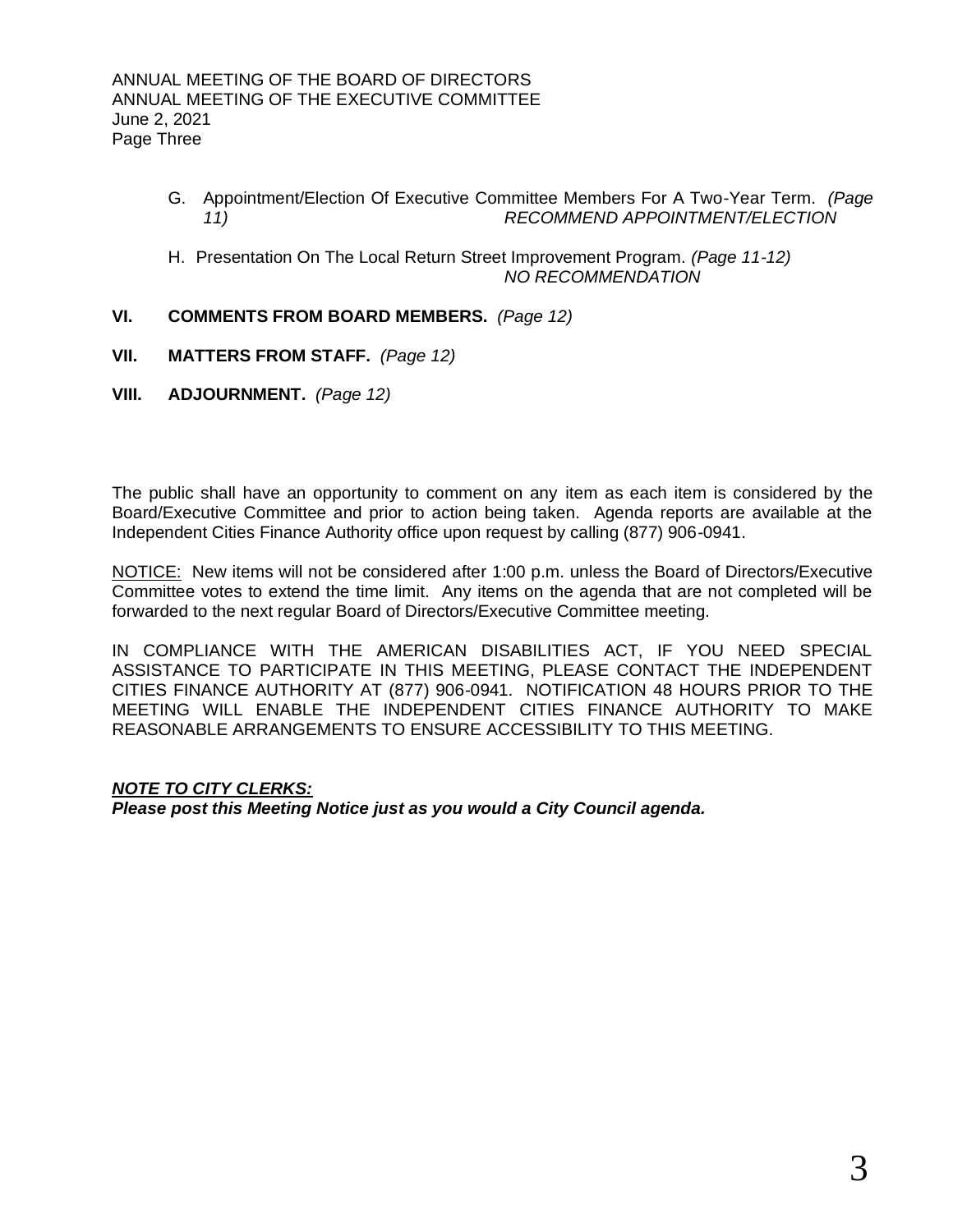#### **INDEPENDENT CITIES FINANCE AUTHORITY**

## **ANNUAL MEETING OF THE BOARD OF DIRECTORS ANNUAL MEETING OF THE EXECUTIVE COMMITTEE**

**June 2, 2021 – 12:00 p.m.**

## **AGENDA SUMMARY**

## **I. CALL TO ORDER.**

## **II. ROLL CALL.**

A. MATERIAL ENCLOSED:

None.

B. COMMENTS:

A roll call of the following member cities will be conducted:

City of Baldwin Park City of San Fernando<br>City of Compton City of South Gate City of Huntington Park City of Lynwood

City of South Gate<br>City of Vernon

C. RECOMMENDATION:

None.

## **III. AMENDMENTS OR ADJUSTMENTS TO THE AGENDA.**

A. MATERIAL ENCLOSED:

None.

B. COMMENTS:

None.

C. RECOMMENDATION:

None.

## **IV. PUBLIC COMMENT.**

A. MATERIAL ENCLOSED:

None.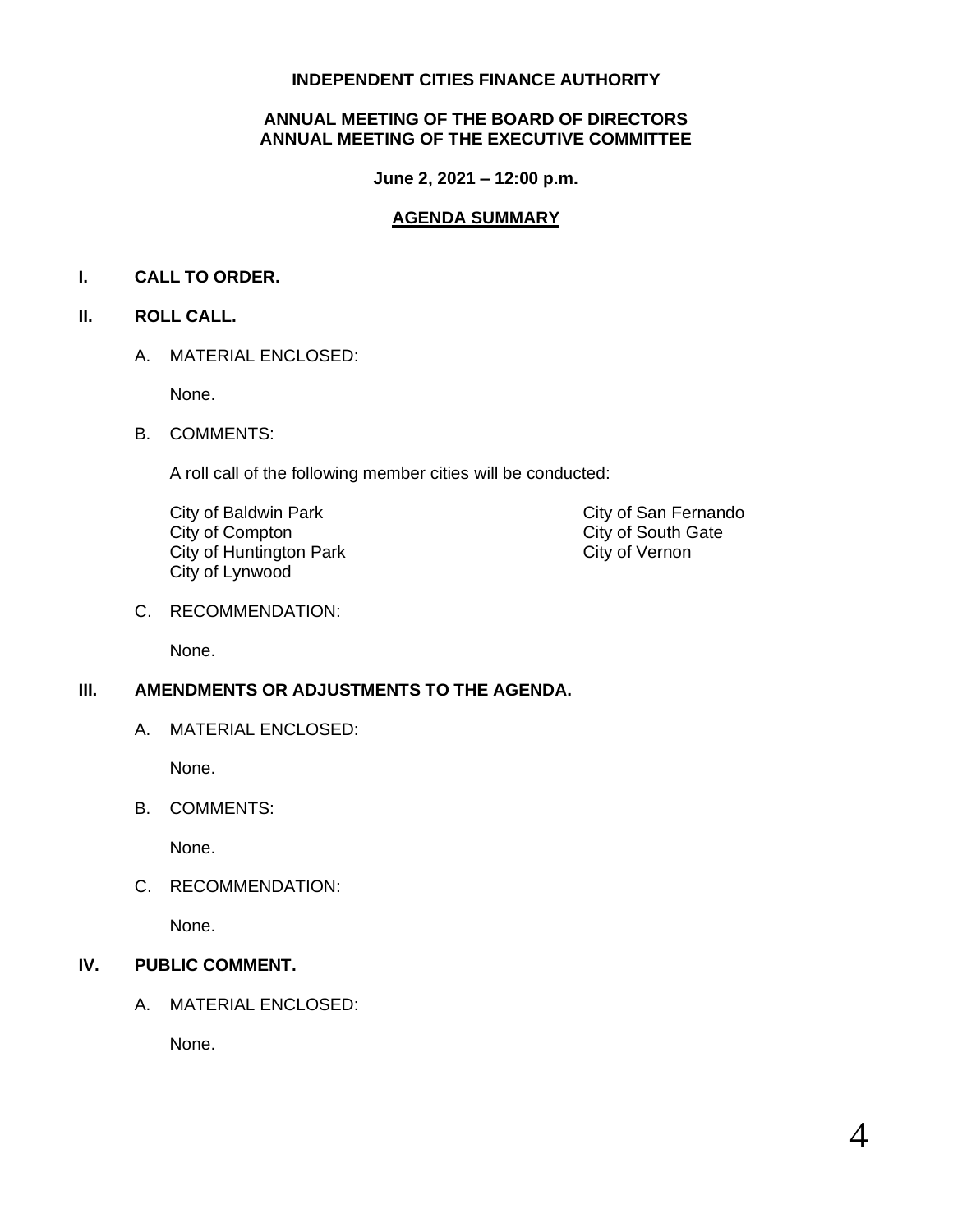#### B. COMMENTS:

At this time the public shall have an opportunity to comment on any non-agenda item relevant to the jurisdiction of the Authority. Reasonable time limits are imposed on each topic and each speaker. In accordance with the provisions of the Ralph M. Brown Act (GC § 54950 et seq.), no action or discussion may take place by the Board of any items not on the posted agenda. The Board may respond to statements made or questions asked and may direct staff to report back on the topic at a future meeting.

C. RECOMMENDATION:

None.

## **V. NEW BUSINESS.**

## **A. APPROVAL OF MINUTES OF THE APRIL 12, 2021 BOARD OF DIRECTORS MEETING.**

A. MATERIAL ENCLOSED: **(PAGES 13-18)**

Minutes of the April 12, 2021 Board of Directors meeting.

B. COMMENTS:

None.

C. RECOMMENDATION:

Approve the minutes of the December 22, 2020 Board of Directors meeting.

#### **B. APPROVAL OF THE REFINANCING OF A MANUFACTURED HOME COMMUNITY BY ICFA FOR MILLENNIUM HOUSING OF CALIFORNIA AND ITS AFFILIATES, COACH OF SAN DIEGO, INC. AND MILLENNIUM HOUSING CORPORATION, LOCATED IN THE CITY OF PALM SPRINGS, COUNTY OF RIVERSIDE.**

A. MATERIAL ENCLOSED: **(PAGES 19-21)**

Pictures of Sahara Mobile Home Park

B. COMMENTS:

#### **Proposal:**

To refinance a manufactured home community in the City of Palm Springs, County of Riverside (Sahara Mobile Home Park), located at 1955 Camino Real, on behalf of Millennium Housing.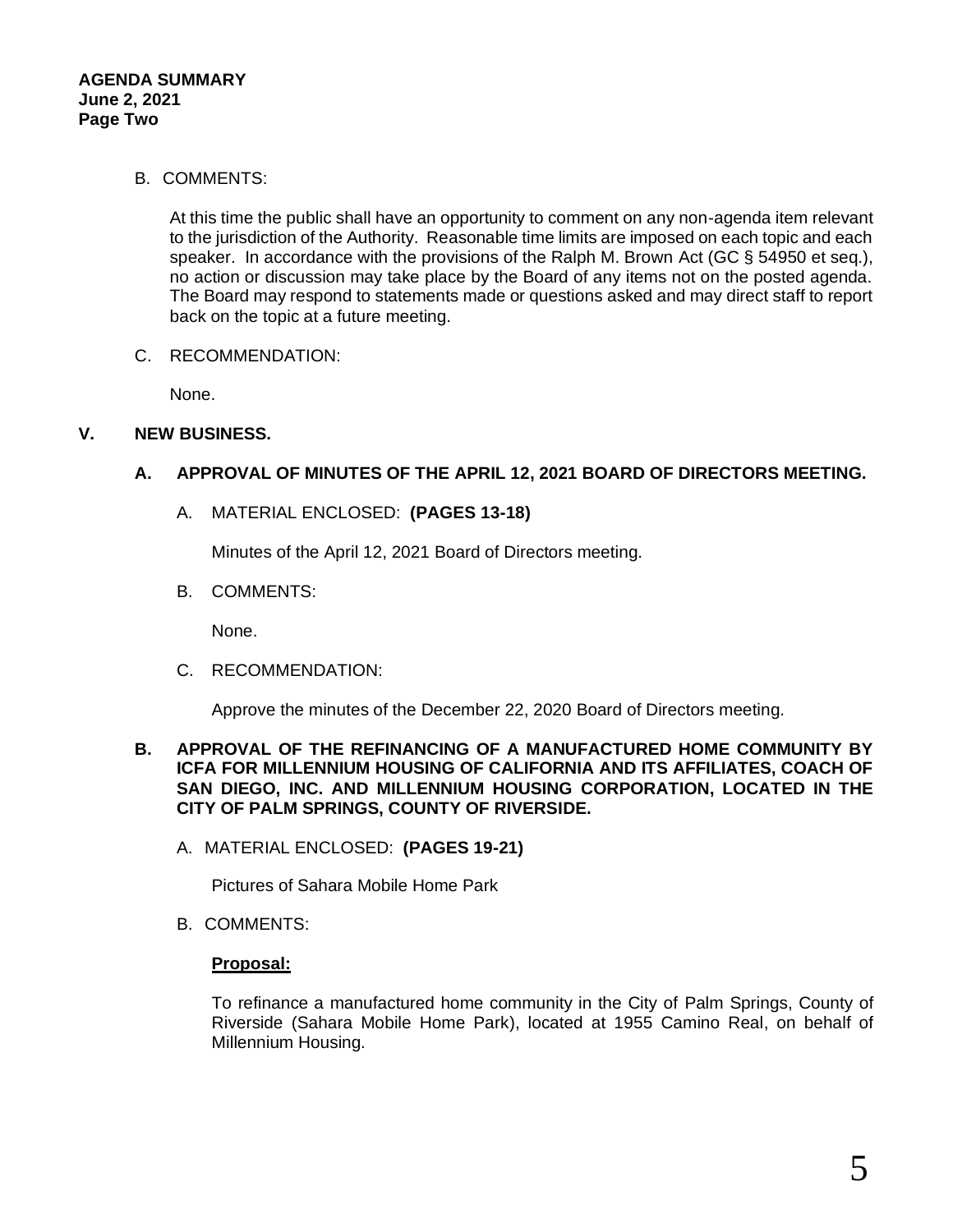Sahara Mobile Home Park comprises approximately 28 acres and is a charming 254 space community for persons over 55 years of age. Sahara has single and doublewide mobile homes. Property site amenities include a large clubhouse, pool and spa with restrooms and showers, newly remodeled recreation center with a large kitchen, billiards room, fitness room, laundry room and views of neighboring hills. Tenants have at least one parking space available at their units. Sahara is well-located just off Highway 111 in Palm Springs and about two miles from downtown Palm Springs.

Millennium Housing purchased the park in May of 2012 through ICFA. Millennium is now seeking to refinance the park in order to repay a loan from the City and provide additional funds for improvements in the park.

By way of brief background, Millennium Housing of California and its affiliates have facilitated the purchase and/or refunding of twenty-four manufactured home communities through ICFA. The parks are located in the cities of Capitola, Carpinteria, Clovis, Fresno, Hermosa Beach, Morgan Hill, Moss Beach, Palm Springs, Rohnert Park, Salinas, San Juan Capistrano, San Marcos, Santa Rosa, Union City, and Yucaipa. In addition, Augusta Communities has purchased five separate manufactured home communities through ICFA in the cities of Montclair, Vista and Yucaipa.

The purchase by nonprofits of nearly, 6,000 manufactured home community spaces will have been financed by ICFA to date.

#### **Financing Team:**

The financing team for this transaction is as follows:

| Participant                   | Firm                                        |
|-------------------------------|---------------------------------------------|
| Issuer                        | <b>Independent Cities Finance Authority</b> |
| <b>Issuer's Counsel</b>       | Best Best & Krieger LLP                     |
| <b>Bond Counsel</b>           | Gilmore & Bell, P.C.                        |
| Underwriter                   | Newcomb Williams Financial Group            |
|                               | (Securities offered through Stinson         |
|                               | Securities, LLC)                            |
| Oversight Agent/Dissemination | Wolf & Company, Inc.                        |
| Agent                         |                                             |
| <b>Trustee</b>                | U.S. Bank National Association              |
| <b>Trustee's Counsel</b>      | Dorsey & Whitney LLP                        |
| <b>Borrower</b>               | <b>Millennium Housing</b>                   |
| <b>Borrower's Counsel</b>     | Charles & Kane, LLP                         |
| Borrower's 501(c)(3) Counsel  | Goldfard & Lipman                           |

#### **Costs of Issuance:**

The costs of issuance will be covered partially by the funds from the issue that are permitted to be used for this purpose by federal guidelines. The financing of this project is estimated generally as follows (please note that these numbers are preliminary and are subject to change):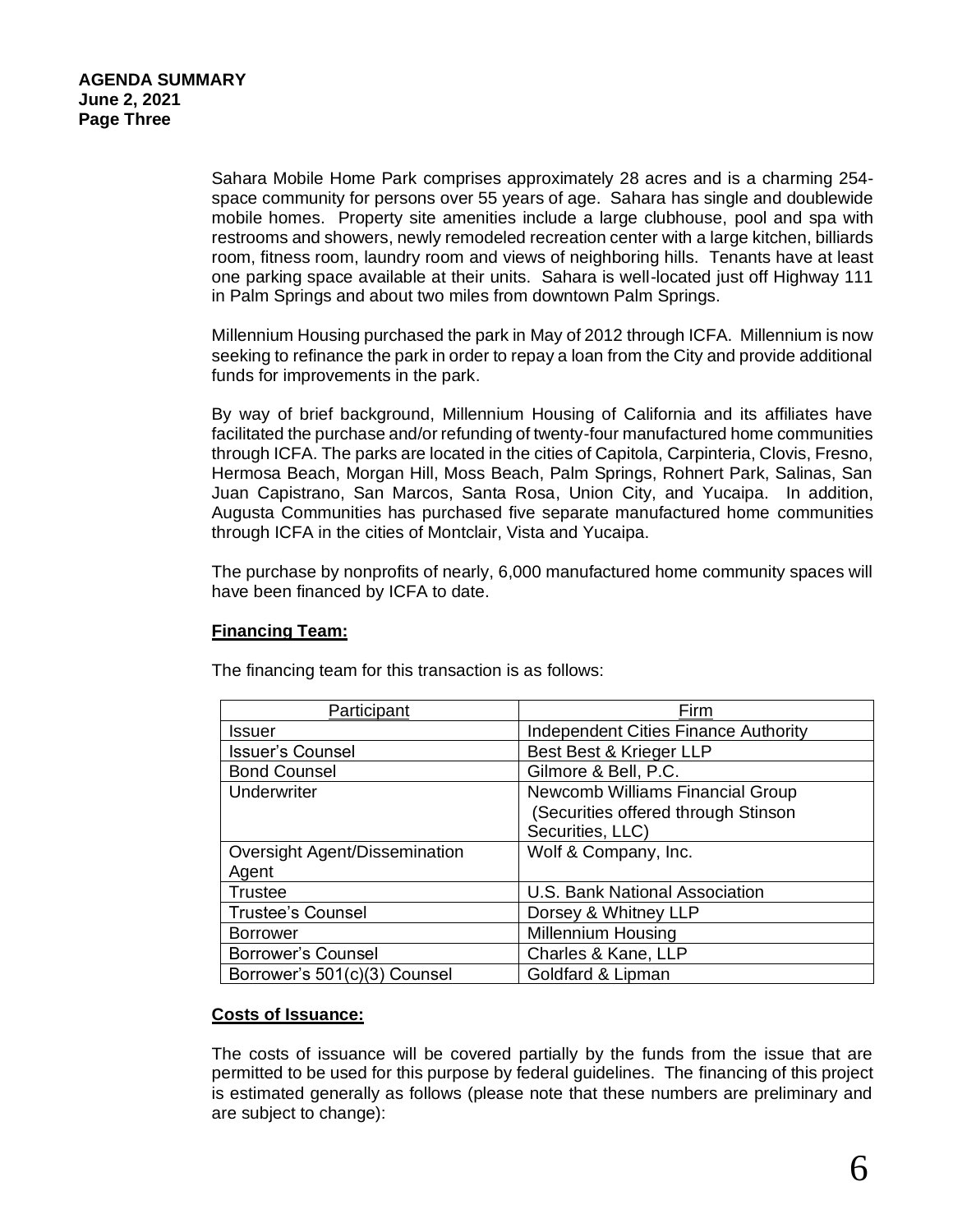| <b>SOURCES:</b>                                      |                  |
|------------------------------------------------------|------------------|
| Par Amount of Bonds                                  | \$11,725,000.00  |
| <b>Transfers from Prior Issue Debt Service Funds</b> | 363,352.04       |
| <b>Transfers from Prior Issue DSR Funds</b>          | 741,393.75       |
| Transfers from Prior Issue Revenue Fund              | 3,317.79         |
| <b>Transfer from Prior Issue CIF Funds</b>           | 1,120.91         |
| <b>Transfer from Prior Issue Surplus Fund</b>        | 211,643.88       |
| Transfer from Prior Issue Unrestricted R&R Fund      | 85,475.59        |
| <b>TOTAL SOURCE OF FUNDS</b>                         | \$13,131,303.96  |
| USES:                                                |                  |
| Total Underwriter's Discount (1.500%)                | \$<br>175,875.00 |
| Costs of Issuance                                    | 234,000.00       |
| <b>Issuer Fee</b>                                    | 23,450.00        |
| Deposit to Debt Service Reserve Fund (DSRF)          | 580,725.00       |
| Deposit to Net Cash Escrow Fund                      | 10,963,576.25    |
| Payoff City Loan                                     | 150,000.00       |
| <b>Repair and Replacement Fund</b>                   | 1,000,000.00     |
| <b>Rounding Amount</b>                               | 3,677.71         |
| <b>TOTAL USES OF FUNDS</b>                           | \$13,131,303.96  |

#### **Bond Documents:**

The ICFA resolution approving the bond documents are enumerated under Agenda Item C.

C. RECOMMENDATION:

Approve all aspects of the proposed project for Sahara Mobile Home Park.

**C. APPROVAL/ADOPTION OF RESOLUTION NO. 2021-2 (A RESOLUTION OF THE BOARD OF DIRECTORS/EXECUTIVE COMMITTEE OF THE INDEPENDENT CITIES FINANCE AUTHORITY AUTHORIZING THE ISSUANCE IN ONE OR MORE SERIES OF ITS NOT TO EXCEED \$13,000,000 AGGREGATE PRINCIPAL AMOUNT OF INDEPENDENT CITIES FINANCE AUTHORITY MOBILE HOME PARK REVENUE REFUNDING BONDS (SAHARA MOBILE HOME PARK) SERIES 2021 (FEDERALLY TAXABLE), AND APPROVING CERTAIN DOCUMENTS AND AUTHORIZING CERTAIN ACTIONS IN CONNECTION THEREWITH).**

#### A. MATERIAL ENCLOSED: **([PAGES 22-27] AND UNNUMBERED BOND DOCUMENTS DELIVERED UNDER SEPARATE COVER)**

- 1. Resolution 2021-2 **(Pages 22-27)**
- 2. Indenture of Trust
- 3. Loan Agreement
- 4. Regulatory Agreement
- 5. Administration and Oversight Agreement
- 6. Preliminary Official Statement
- 7. Purchase Contract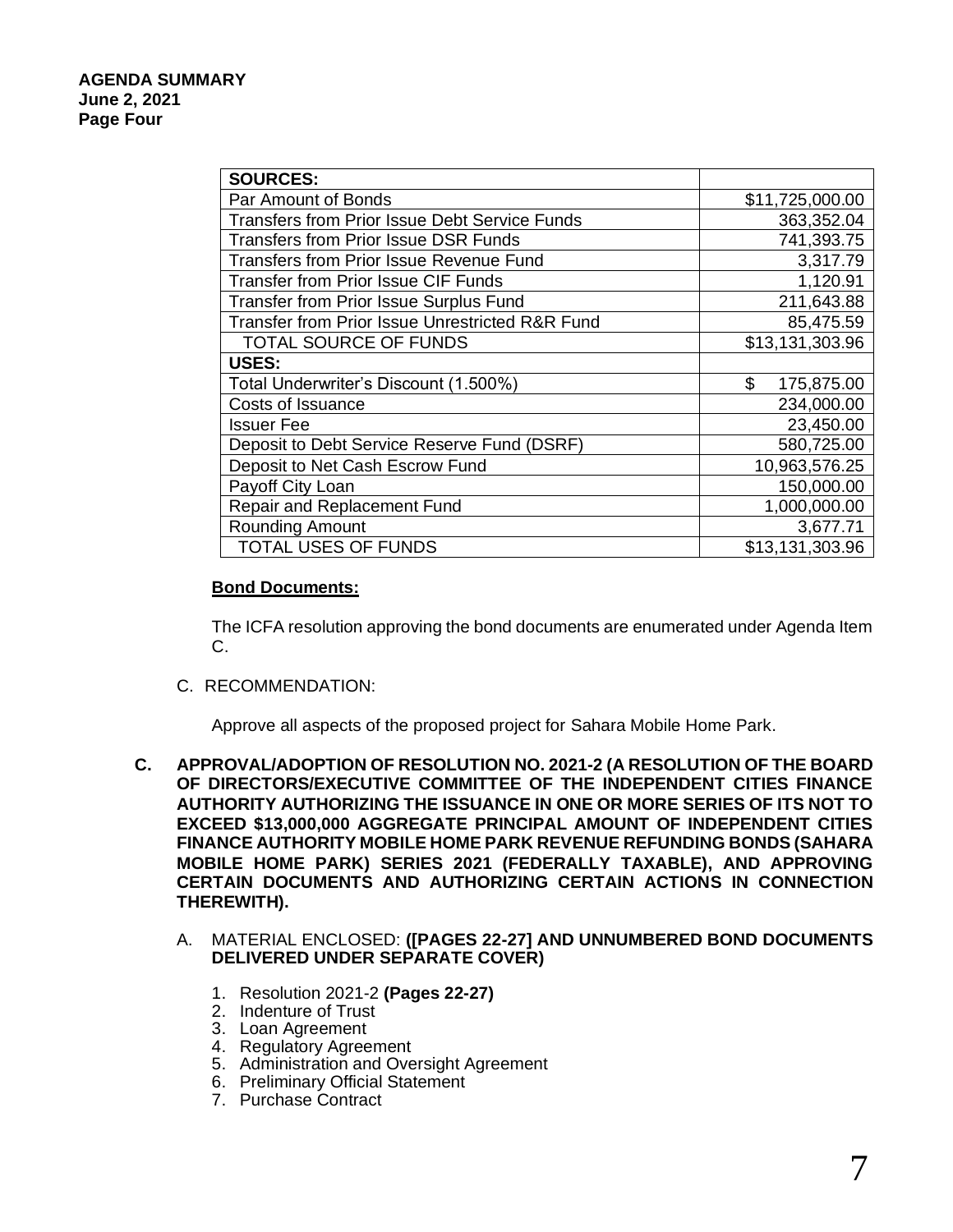#### B. COMMENTS:

#### **Documents:**

The resolution is included in the packet; the draft bond documents were distributed via email for review. For more details, please refer first to the Preliminary Official Statement and then to the individual documents contained therein.

#### **ICFA Payment and Responsibilities**

ICFA will receive a fee at closing equal to 20 basis points times the principal amount of the bonds issued. ICFA will thereafter receive an annual fee equal to 10 basis points on the outstanding principal of the bonds as long as the bonds are outstanding. The obligation of Millennium Housing of California to pay these fees is set forth in the Regulatory Agreement.

The bonds are not a financial obligation of the Authority. They are payable solely from revenues from Sahara Mobile Home Park pledged by Millennium Housing of California to repayment of the bonds. This pledge is further secured by the Deed of Trust in favor of the Bond Trustee.

Generally, after issuance of the bonds, ICFA's responsibilities will be limited to reviewing reports provided by the Oversight Agent and the Trustee.

#### **City of Palm Springs Obligations**

The City of Palm Springs will conduct a TEFRA hearing on May 27, 2021 to approve the bond financing by ICFA.

#### **Summary**

The bond documents referred to above may be modified by the President, staff and General Legal Counsel to the extent necessary to carry out the purposes expressed by the Board of Directors/Executive Committee in Resolution 2021-2 following the distribution of this packet and action by the Board of Directors/Executive Committee.

Any and all questions regarding the myriad of bond documents can be answered by the various consultants participating in the meeting.

## C. RECOMMENDATION:

- 1. Approve/adopt Resolution 2021-2 approving the bond issuance and the various agreements and documents relating thereto; and
- 2. Authorize President Ballin and staff to execute all necessary documents.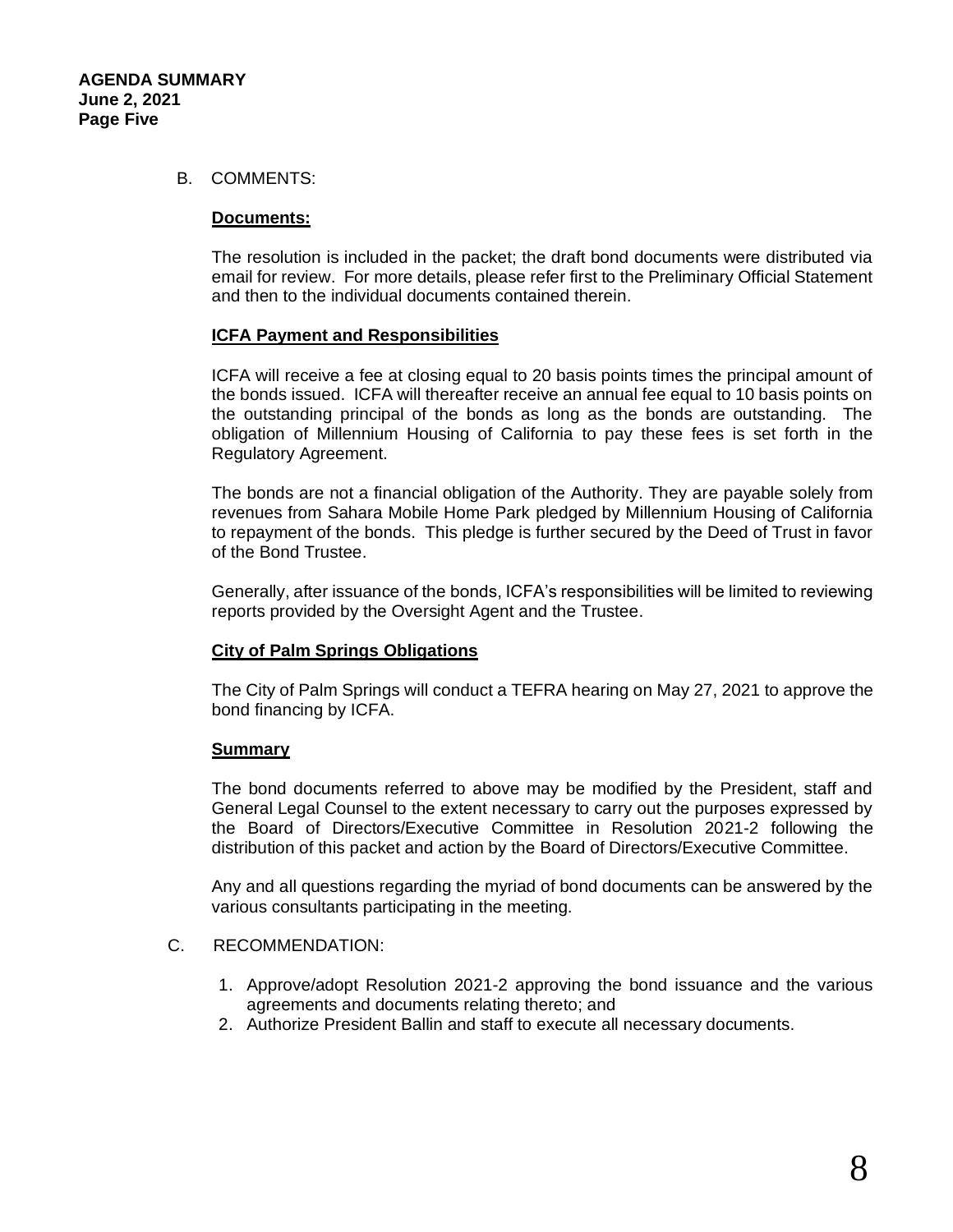## **D. APPROVAL/ADOPTION OF A BUDGET FOR THE 2021-22 FISCAL YEAR.**

A. MATERIAL ENCLOSED: **(PAGES 28-29)**

Budget For The 2021-22 FY.

B. COMMENTS:

Staff has prepared a budget that covers one fiscal year period (2021-22). The proposed budget represents the best estimates of staff regarding future financings.

C. RECOMMENDATION:

Approve/adopt the 2021-22 FY budget.

## **E. APPROVAL OF FINANCIAL ACCOUNTING FOR THE PERIOD MARCH 1, 2021 TO APRIL 30, 2121.**

A. MATERIAL ENCLOSED:

None.

B. COMMENTS:

Receipts for the period March 1, 2021 to April 30, 2021 were as follows:

| Castle monthly fees (2 months)                 | \$<br>965.00 |
|------------------------------------------------|--------------|
| Yucaipa monthly fees (2 months)                | 992.50       |
| Vista de Santa Barbara monthly fees (2 months) | 1,391.66     |
| Hacienda Valley monthly fees (2 months)        | 1,591.66     |
| Palm Springs monthly fees (2 months)           | 1,741.66     |
| Palomar East monthly fees (2 months)           | 2,050.84     |
| Santa Rosa monthly fees (2 months)             | 2,202.00     |
| Westlake/Millbrook monthly fees (2 months)     | 2,763.32     |
| Palomar West monthly fees (2 months)           | 2,965.00     |
| Rancho Vallecitos monthly fees (2 months)      | 3,180.84     |
| Rohnert Park monthly fees (2 months)           | 3,438.34     |
| Zions Bank (charter school quarterly fees)     | 3,658.11     |
| Pillar Ridge monthly fees (2 months)           | 4,566.00     |
| The Woods monthly fees (2 months)              | 4,980.00     |
| Union City monthly fees (2 months)             | 5,606.00     |
| San Juan monthly fees (2 months)               | 5,683.32     |
| U.S. Bank (Compton issuer fee)                 | 74,240.00    |
| <b>TOTAL RECEIPTS</b>                          | \$122,016.25 |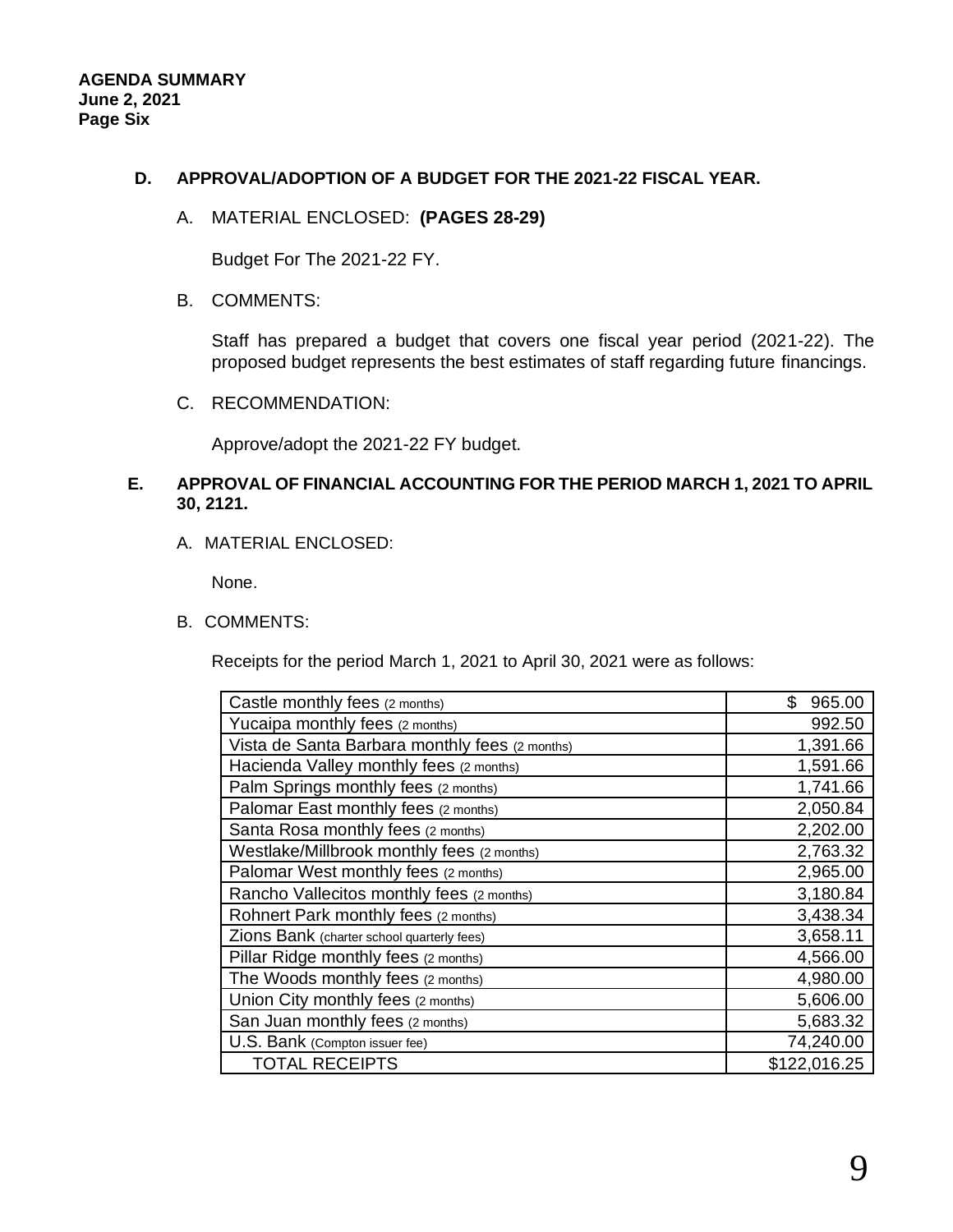Expenditures for the period March 1, 2020 to April 30, 2021 were as follows:

| Tripepi Smith (public relations)           | \$<br>187.50 |
|--------------------------------------------|--------------|
| Best Best & Krieger (legal services)       | 6,021.58     |
| Smith, Alvarez & Castillo (staff services) | 19,331.25    |
| FedEx Office (Shipping fees)               | 64.14        |
| Sylvia Ballin (Board meeting stipend)      | 150.00       |
| Aja Brown (Board meeting stipend)          | 150.00       |
| Daniel Damian (Board meeting stipend)      | 150.00       |
| Leticia Lopez (Board meeting stipend)      | 150.00       |
| Eduardo Martinez (Board meeting stipend)   | 150.00       |
| Al Rios (Board meeting stipend)            | 150.00       |
| Jose Solache (Board meeting stipend)       | 150.00       |
| Smith, Alvarez & Castillo (staff services) | 19,331.25    |
| Tripepi Smith (public relations)           | 698.75       |
| Best Best & Krieger (legal fees)           | 4,676.00     |
| <b>TOTAL EXPENDITURES</b>                  | \$51,360.47  |

ICFA account balances as of April 30, 2021 are as follows:

Bank of America - \$166,880.71 LAIF - \$368,985.53

It should also be noted that ICFA has one outstanding loan to Augusta Communities in the amount of \$90,000, with an outstanding balance of \$68,154.08.

#### C. RECOMMENDATION:

Approve the financial accounting for the period March 1, 2021 to April 30, 2021.

#### **E. APPROVAL/ADOPTION OF RESOLUTION 2021-3 (A RESOLUTION OF THE BOARD OF DIRECTORS OF THE INDEPENDENT CITIES FINANCE AUTHORITY NAMING AND APPOINTING CERTAIN OFFICERS).**

A. MATERIAL ENCLOSED: (**PAGES 30-33)**

Resolution 2021-3.

B. COMMENTS:

Article 9 of the ICFA Joint Powers Agreement and Article V of the ICFA Bylaws state that the terms of officers (President and Vice President) shall be for two years. Inasmuch as the last election for these positions was conducted in April of 2019, an election will be conducted at this meeting. It should be noted that the Officers must be selected from the Directors. Alternate Directors may not serve as President or Vice President.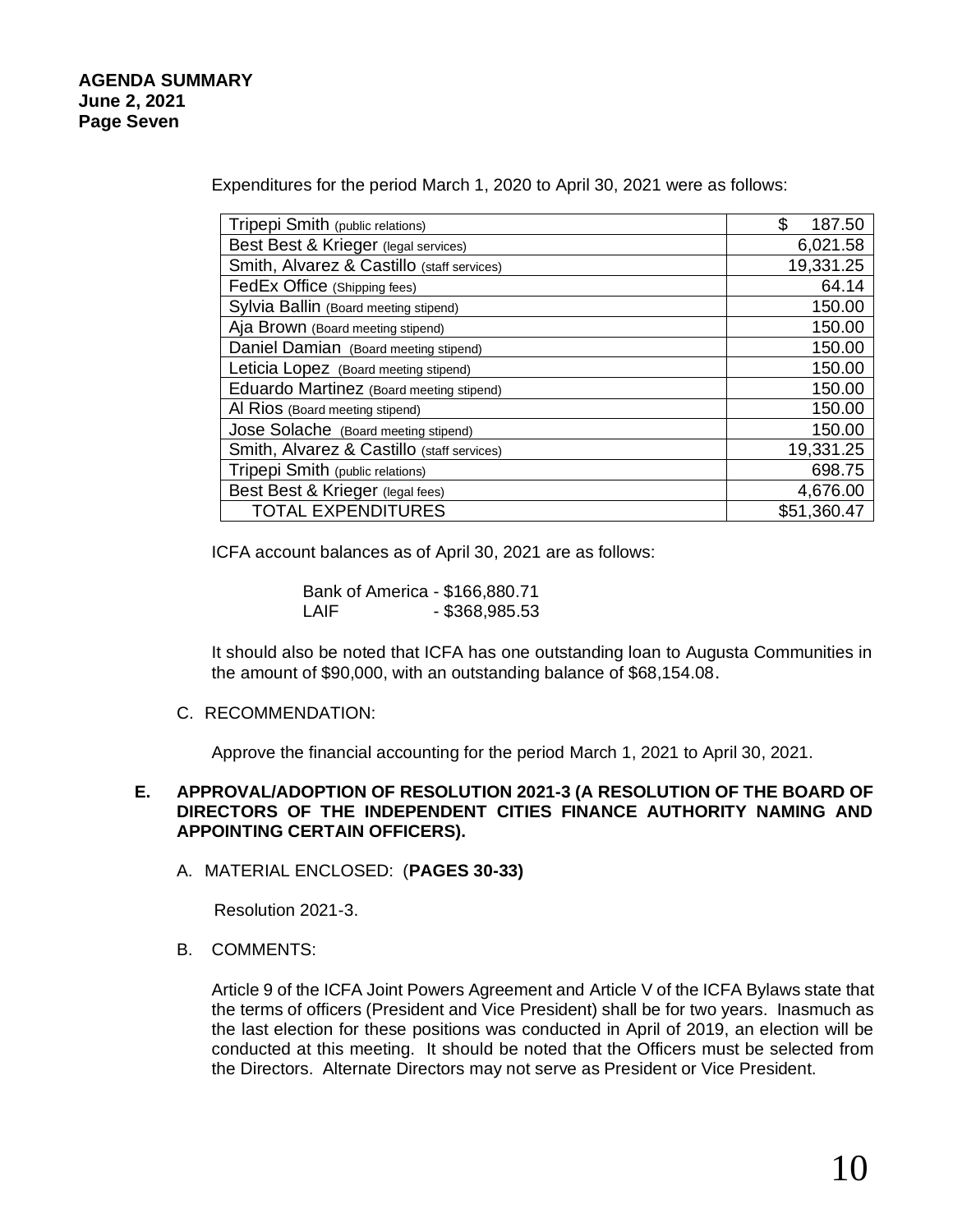In addition, the position of Treasurer should be filled. The Treasurer may be a Director or Alternate Director.

- C. RECOMMENDATION:
	- 1. Conduct an election for President and Vice President of the Authority for a two-year term;
	- 2. Approve/adoption Resolution 2021-3 and authorize the ICFA President and staff to execute same.

#### **G. APPOINTMENT/ELECTION OF EXECUTIVE COMMITTEE MEMBERS FOR A TWO-YEAR TERM.**

A. MATERIAL ENCLOSED:

None.

B. COMMENTS:

Article IV of the ICFA Bylaws states the terms of office of members of the Executive Committee shall be for two years. Inasmuch as the last appointment was conducted in April of 2019, an election will be conducted at this meeting. The following members currently serve on the Executive Committee:

| Position              | Member                | <b>Alternate Member</b>  | City                   |
|-----------------------|-----------------------|--------------------------|------------------------|
| President             | Sylvia Ballin         | <b>Nick Kimball</b>      | San Fernando           |
| <b>Vice President</b> | Jose Solache          | Marisela Santana         | Lynwood                |
| Member                | Daniel Damian         | Robert Lopez             | <b>Baldwin Park</b>    |
| Member                | Aja Brown             | <b>Michelle Chambers</b> | Compton                |
| Member                | <b>Eddie Martinez</b> | Marilyn Sanabria         | <b>Huntington Park</b> |

Alternate Board Members may vote in place of Directors who serve on the Executive Committee. The Executive Committee is empowered by the Joint Powers Agreement (Article 10) and the Bylaws (Article IV) to conduct virtually all activities of the Board of Directors. The individual appointed or his/her alternate must be available to attend all Executive Committee meetings.

The President and Vice President are automatic members of the Executive Committee.

#### C. RECOMMENDATION:

Appoint/elect Directors/Alternate Directors to the Executive Committee.

#### **H. PRESENTATION ON THE LOCAL RETURN STREET IMPROVEMENT PROGRAM.**

A. MATERIAL ENCLOSED:

None.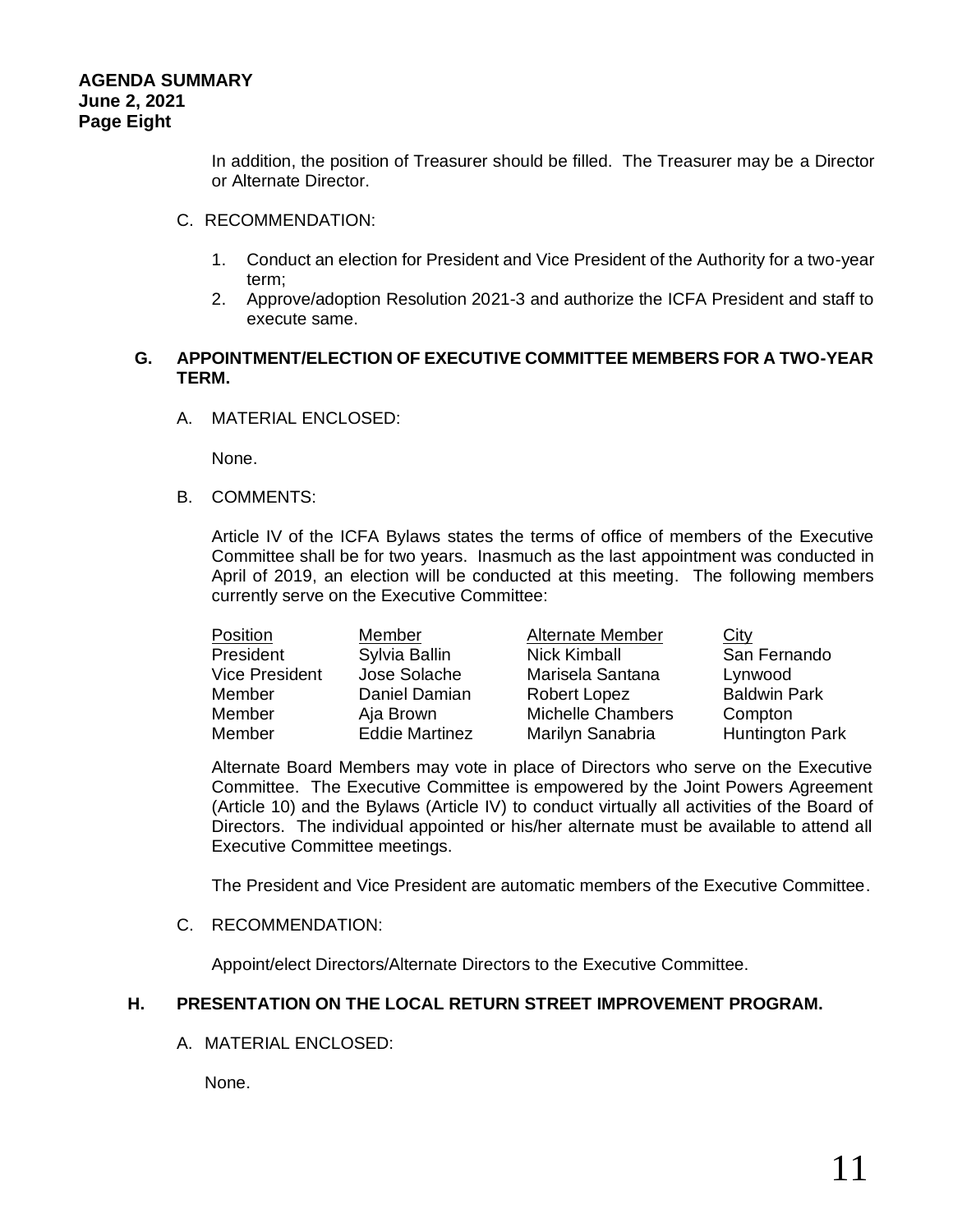#### B. COMMENTS:

At the conclusion of the business portion of the Board meeting, there will be a presentation on the Local Return Street Improvement Program.

C. RECOMMENDATION:

None.

## **VI. COMMENTS FROM BOARD MEMBERS.**

A. MATERIAL ENCLOSED:

None.

B. COMMENTS:

None.

C. RECOMMENDATION:

None.

## **VII. MATTERS FROM STAFF.**

A. MATERIAL ENCLOSED:

None.

B. COMMENTS:

None.

C. RECOMMENDATION:

None.

**VIII. ADJOURNMENT.**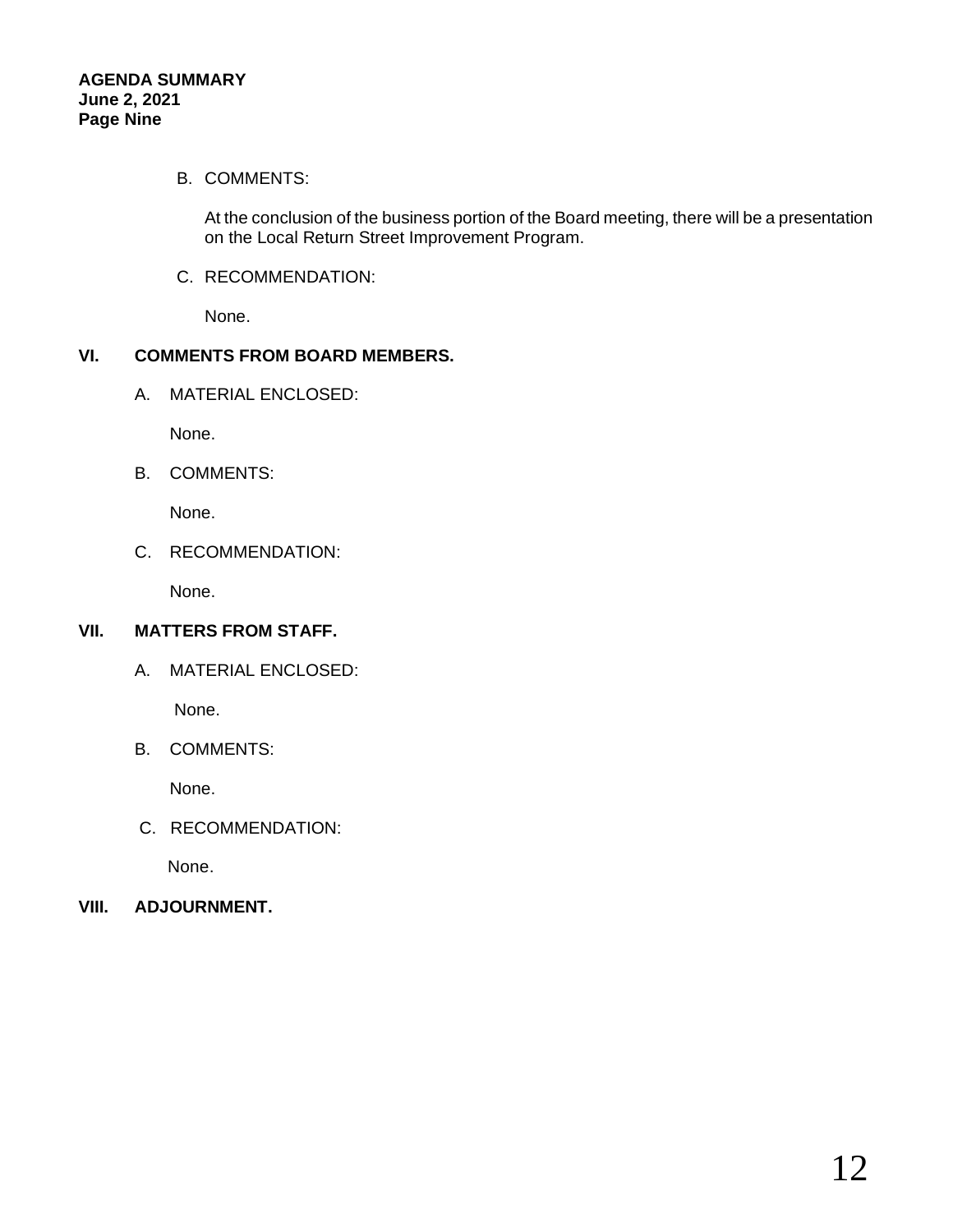#### **INDEPENDENT CITIES FINANCE AUTHORITY**

#### **BOARD OF DIRECTORS ANNUAL MEETING April 12, 2021**

#### **MINUTES**

#### **I. CALL TO ORDER.**

The regular meeting of the Board of Directors of the Independent Cities Finance Authority (ICFA) was called to order on April 12, 2021 at 12:03 p.m. by President Sylvia Ballin.

#### **II. ROLL CALL.**

#### **Members Of The Executive Committee/Board of Directors Present (Voting)**

| Sylvia Ballin, President      | San Fernando    |
|-------------------------------|-----------------|
| Jose Solache, Vice President/ |                 |
| Treasurer                     | Lynwood         |
| Aja Brown                     | Compton         |
| Daniel Damian                 | Baldwin Park    |
| Leticia Lopez                 | Vernon          |
| Eduardo "Eddie" Martinez      | Huntington Park |
| Al Rios                       | South Gate      |

#### **Alternate Members Of The Board of Directors Present**

## **Guests Present**

Preston Olsen Gilmore & Bell

#### Robert Lopez Baldwin Park

Pam Newcomb Newcomb Williams Financial Group George Turk Millennium Housing Janees Williams J. Williams Analytic Wes Wolf  $W$  Wolf & Company, Inc.

#### **Staff Present**

Scott Campbell Best Best & Krieger LLP Debbie Smith Smith, Alvarez & Castillo/ICFA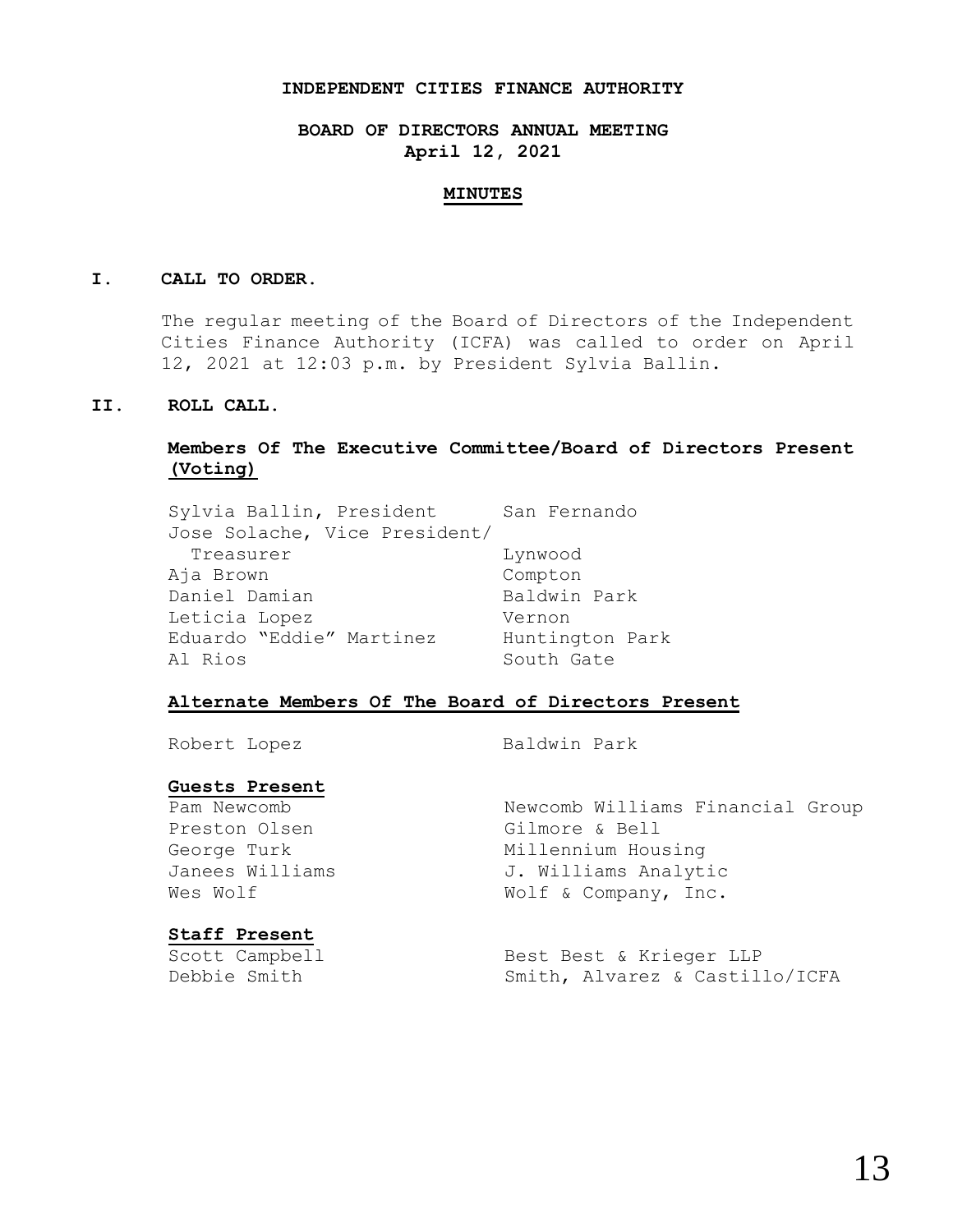**INDEPENDENT CITIES FINANCE AUTHORITY Board of Directors Meeting, April 12, 2021 Page 2**

#### **III. AMENDMENTS OR ADJUSTMENTS TO THE AGENDA.**

There were no amendments or adjustments to the agenda.

#### **IV. PUBLIC COMMENTS.**

There were no members of the public who wished to speak.

#### **V. NEW BUSINESS.**

#### **A. APPROVAL OF THE MINUTES OF THE DECEMBER 22, 2020 BOARD OF DIRECTORS MEETING.**

It was moved by Aja Brown, seconded by Eduardo Martinez, and unanimously carried by the following roll call vote to approve the minutes of the December 22, 2020 Board of Directors meeting:

AYES: Sylvia Ballin (San Fernando), Aja Brown (Compton), Daniel Damian (Baldwin Park), Leticia Lopez (City of Vernon), Eduardo Martinez (Huntington Park) NOES: None ABSTAIN: None ABSENT: City of Lynwood, City of South Gate

Vice President/Treasurer Jose Solache, City of Lynwood, joined the meeting at 12:06 p.m.

**B. APPROVAL OF THE REFINANCING OF A MANUFACTURED HOME COMMUNITY BY ICFA FOR MILLENNIUM HOUSING OF CALIFORNIA AND ITS AFFILIATES COACH OF SAN DIEGO, INC. AND MILLENNIUM HOUSING CORPORATION, LOCATED IN THE CITY OF CAPITOLA, COUNTY OF SANTA CRUZ.**

Staff reported generally as follows:

The proposal is to finance the refunding of a manufactured home community in the City of Capitola located in the County of Santa Cruz (Castle Mobile Estates), on behalf of Millennium Housing. Millennium originally purchased the park in July of 2011 through ICFA.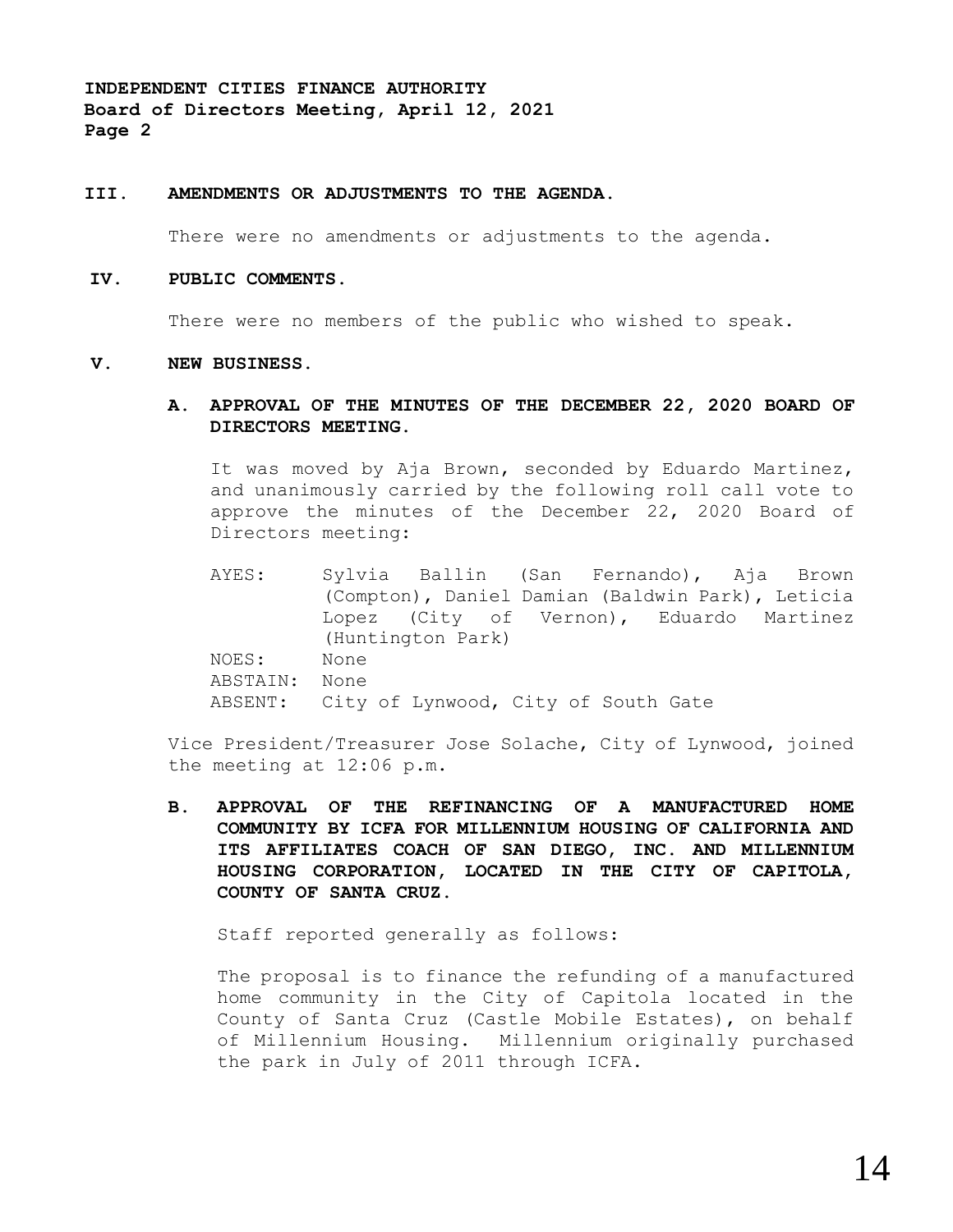## **INDEPENDENT CITIES FINANCE AUTHORITY Board of Directors Meeting, April 12, 2021 Page 3**

Staff noted that refinancing the park at this time will allow Millennium to repay a loan from the City of Capitola and provide additional funds for improvements in the park. The finance team and costs of issuance for the project for the project were also discussed

George Turk of Millennium Housing provided a brief report on the park. He indicated that by refinancing the park, the loan from the City will be paid off 10 years earlier than anticipated and that more monies will be available for rental assistance to residents of the park.

It was noted that the City of Capitola conducted a TEFRA hearing on April 8th to approve the bond financing.

President Ballin thanked Millennium Housing for bringing this financing to the Authority and asked if there were any additional questions or comments.

A question was asked about the costs associated with the financing. Staff referred Board Members to the agenda packet where in the sources and uses of funds were enumerated.

President Ballin asked staff to provide pictures of the parks brought before the Board which would allow Board Members to see first-hand what the parks look like. Staff agreed to make sure photos are provided for future financings.

President Ballin asked if there were any further questions or comments. There were none.

It was moved by Aja Brown, seconded by Jose Solache, and unanimously carried by the following roll call vote to approve all aspects of the proposed financing for Castle Mobile Estates on behalf of Millennium Housing:

AYES: Sylvia Ballin (San Fernando), Aja Brown (Compton), Daniel Damian (Baldwin Park), Leticia Lopez (City of Vernon), Eduardo Martinez (Huntington Park) NOES: None ABSTAIN: None ABSENT: City of South Gate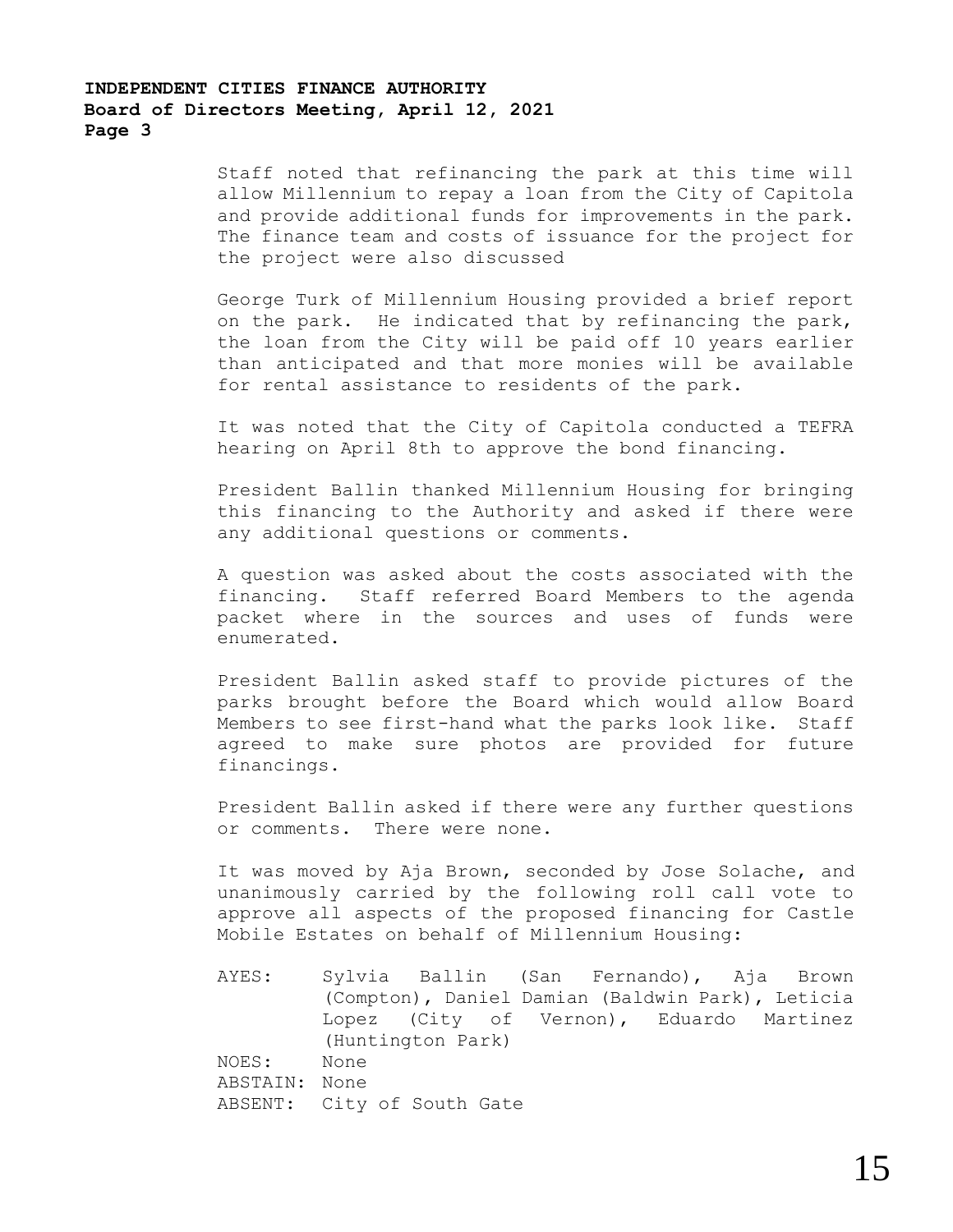Board Member Al Rios, City of South Gate, joined the meeting at 12:09 p.m.

**C. APPROVAL/ADOPTION OF RESOLUTION NO. 2021-1 (A RESOLUTION OF THE BOARD OF DIRECTORS/EXECUTIVE COMMITTEE OF THE INDEPENDENT CITIES FINANCE AUTHORITY AUTHORIZING THE ISSUANCE IN ONE OR MORE SERIES OF ITS NOT TO EXCEED \$12,500,000 AGGREGATE PRINCIPAL AMOUNT OF INDEPENDENT CITIES FINANCE AUTHORITY MOBILE HOME PARK REVENUE REFUNDING BONDS (CASTLE MOBILE ESTATES) SERIES 2021, AND APPROVING CERTAIN DOCUMENTS AND AUTHORIZING CERTAIN ACTIONS IN CONNECTION THEREWITH)**

Staff reported generally as follows:

Resolution 2021-1 is the ICFA document which formally authorizes the issuance and delivery of the bonds and authorizes the execution of the bond documents. The various bond documents facilitate the funding thereof.

It was noted that ICFA will receive a fee at closing equal to 20 basis points times the principal amount of the bonds issued. ICFA will thereafter receive an annual fee equal to 10 basis points on the outstanding principal of the bonds as long as the bonds are outstanding. The bonds are not an obligation of the Authority. They are payable solely from revenues from the park to repayment of the bonds. Generally, after issuance of the bonds, ICFA's responsibilities will be limited to reviewing reports provided by the Oversight Agent and Trustee.

President Ballin asked if there were any questions or comments. There were none.

It was moved by Aja Brown, seconded by Daniel Damian, and unanimously carried by the following roll call vote to approve/adopt Resolution 2021-1 approving the bond issuance and the various agreements and documents relating thereto and to authorize President Ballin and staff to execute all necessary documents relating thereto: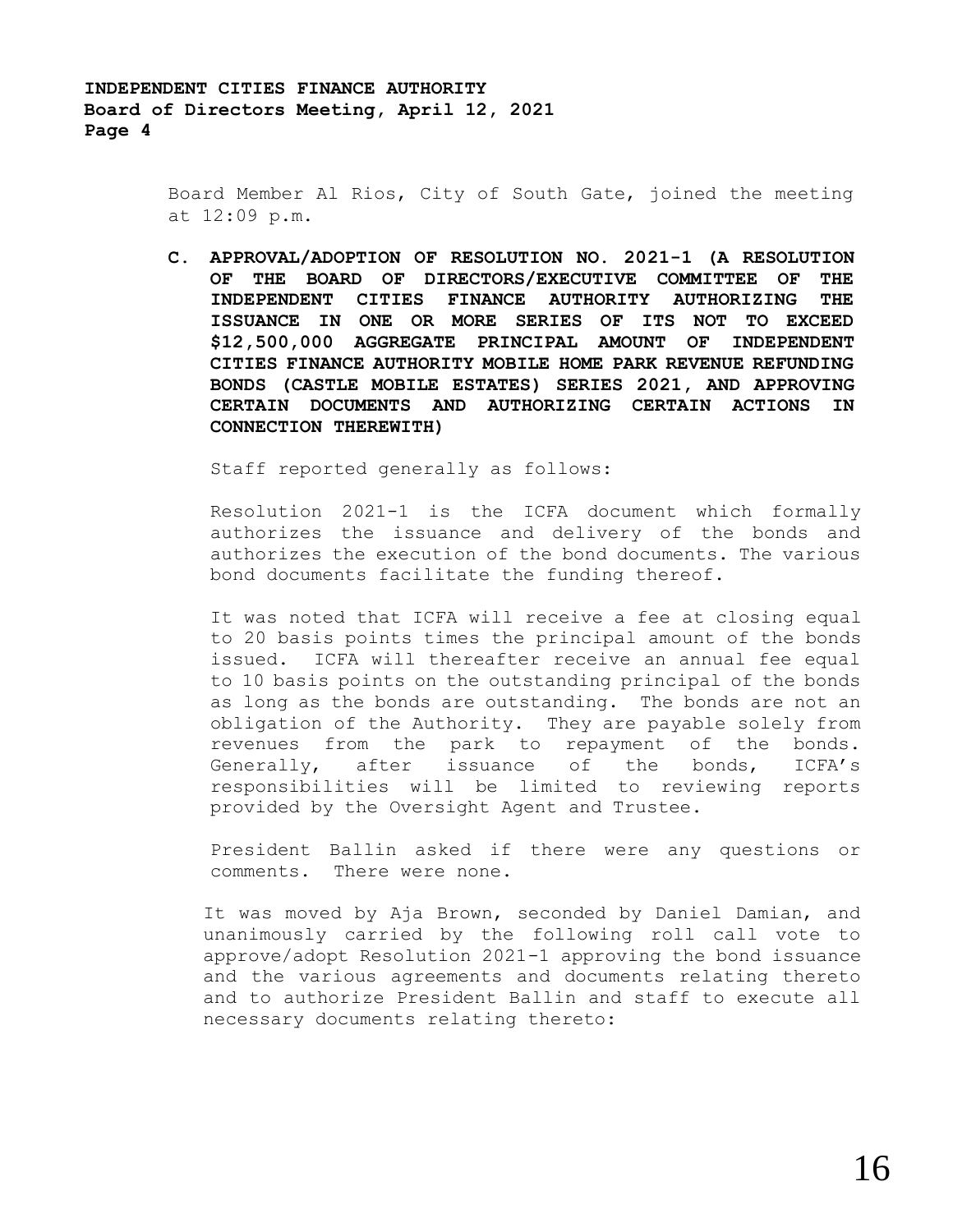**INDEPENDENT CITIES FINANCE AUTHORITY Board of Directors Meeting, April 12, 2021 Page 5**

> AYES: Sylvia Ballin (San Fernando), Aja Brown (Compton), Daniel Damian (Baldwin Park), Leticia Lopez (City of Vernon), Eduardo Martinez (Huntington Park), Al Rios (City of South Gate) NOES: None ABSTAIN: None ABSENT: None

#### **D. APPROVAL OF FINANCIAL ACCOUNTING FOR THE PERIOD NOVEMBER 1, 2020 TO FEBRUARY 28, 2021.**

Vice President/Treasurer Solache referred those present to pages 9-10 of the agenda packet and provided a report on the receipts and expenditures for the period November 1, 2020 through February 28, 2021.

President Ballin asked if there were any comments or questions. There were none.

It was moved by Jose Solache, seconded by Aja Brown, and unanimously carried by the following roll call vote to approve the financial accounting for the period November 1, 2020 to February 28, 2021:

AYES: Sylvia Ballin (San Fernando), Aja Brown (Compton), Daniel Damian (Baldwin Park), Leticia Lopez (City of Vernon), Eduardo Martinez (Huntington Park), Al Rios (City of South Gate NOES: None ABSTAIN: None ABSENT: None

#### **VI. COMMENTS FROM BOARD MEMBERS.**

There were no comments from Board Members.

#### **VII. COMMENTS FROM STAFF.**

Staff provided an update on the recent ICFA/City of Compton Sales Tax Revenue Bond issuance noting that the financing closed on March 25, 2021.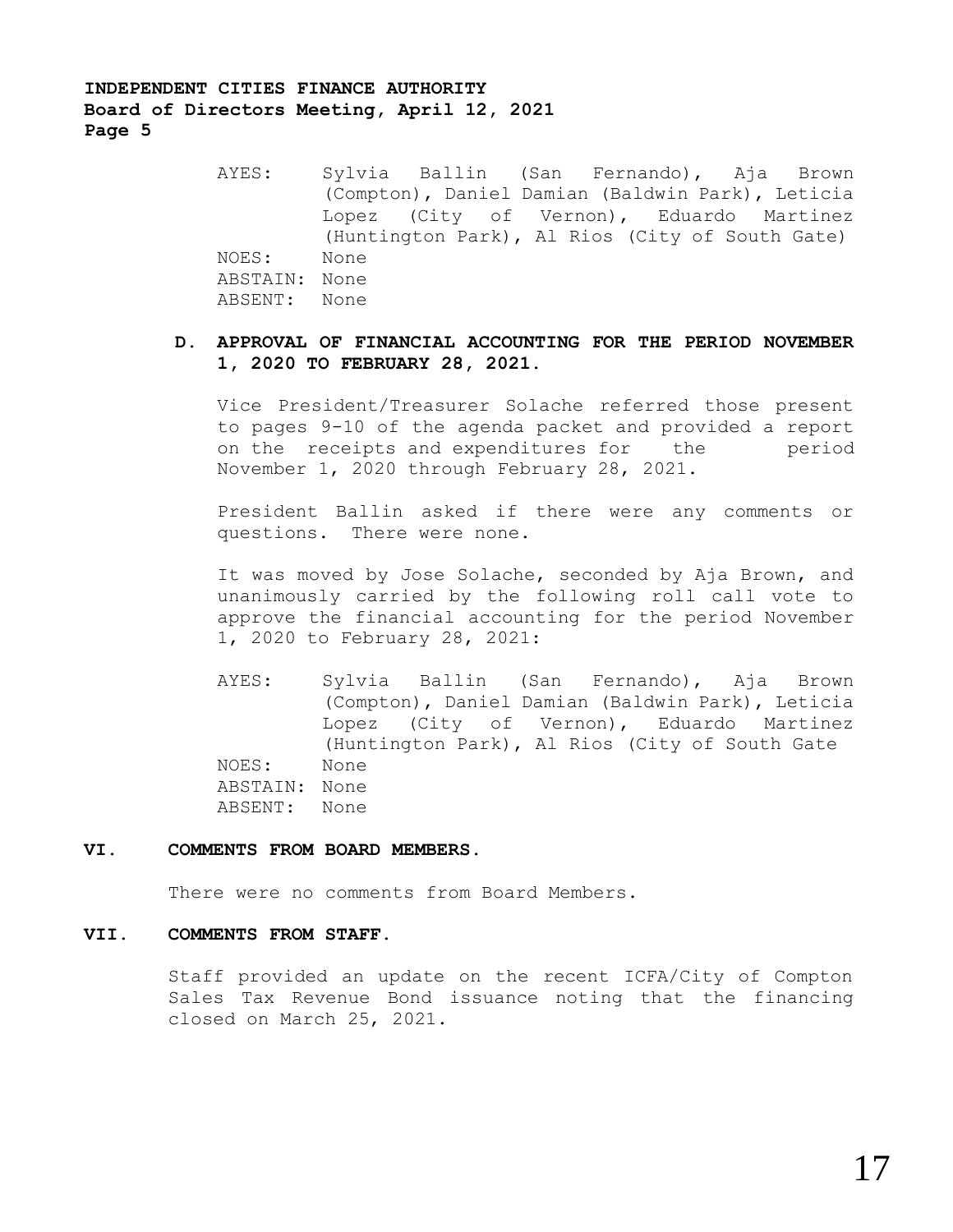## **INDEPENDENT CITIES FINANCE AUTHORITY Board of Directors Meeting, April 12, 2021 Page 6**

It was noted that the financing team is in the process of highlighting cities that could benefit from the Measure M program. In addition, it was unanimously agreed that the Board would like a presentation on the structure of the program and the steps involved. Staff agreed to provide an update at the next meeting.

It was further noted that Millennium Housing is in the process of refinancing another of its parks (Sahara Mobile Home Park in Palm Springs). The schedule calls for ICFA Board approval in late May/early June.

#### **VIII. ADJOURNMENT.**

There being no further business to be discussed, the meeting was adjourned at 12:20 p.m.

Respectfully submitted,

 $\sqrt{s}/$ 

Deborah J. Smith Executive Director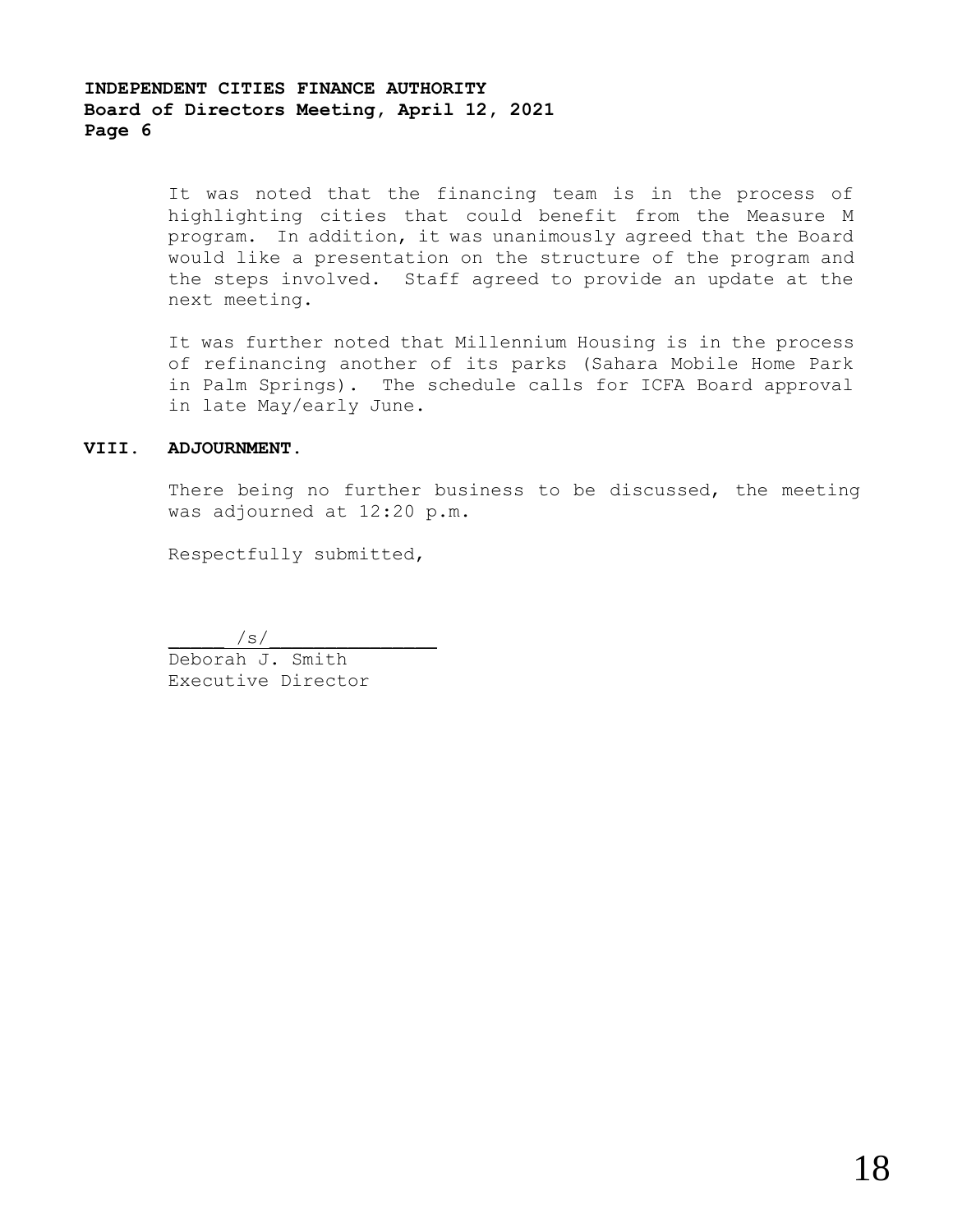# SARAHA MOBILE HOME PARK



Entrance



Management Office



Clubhouse



Swimming Pool



Community Mascot



Maintenance Office/Shop



Swimming Pool & Spa



Pool Bath & Showers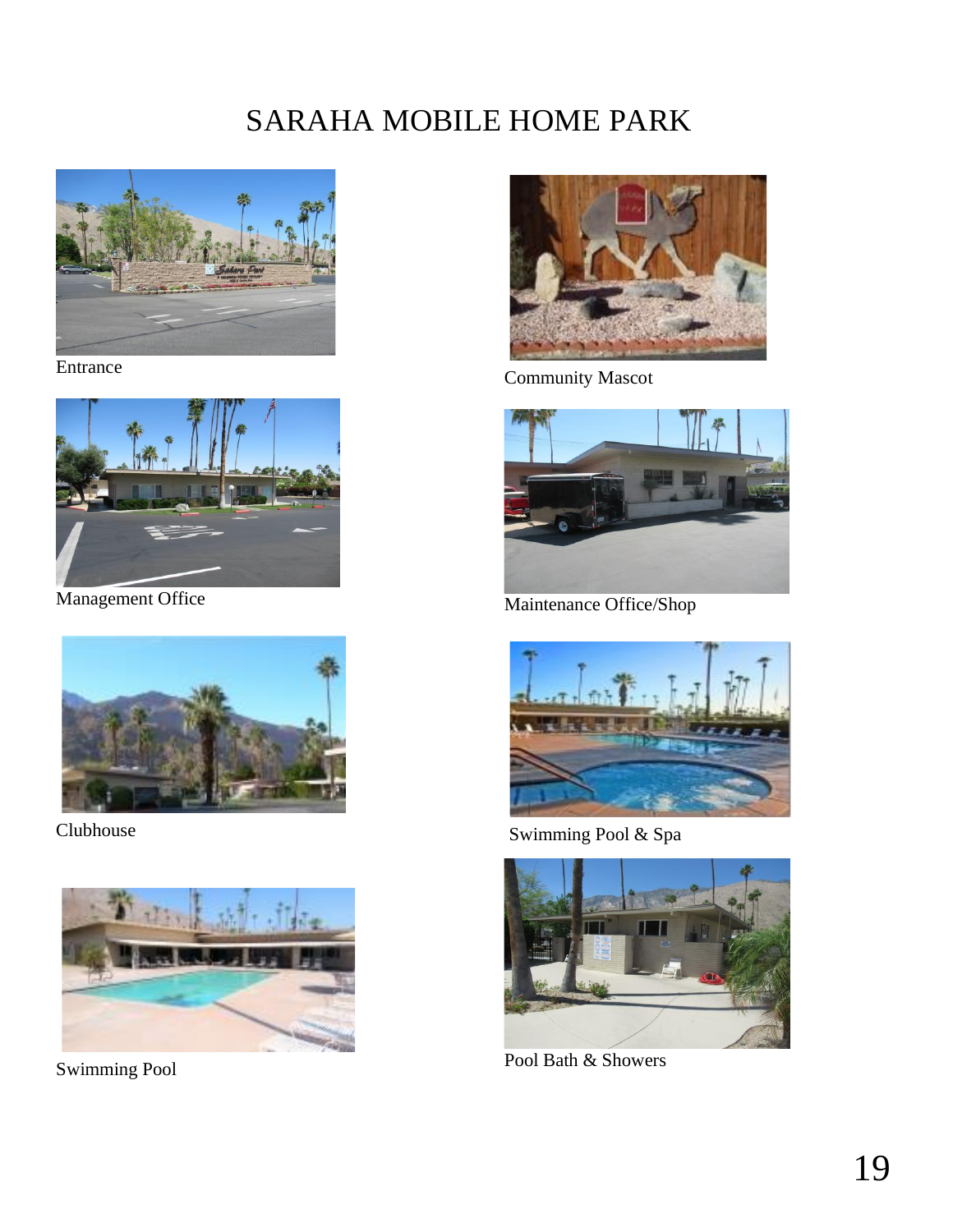

Clubhouse Interior



Clubhouse Interior



Clubhouse Interior



Laundry Room - Exterior



Clubhouse Interior



Billiard Room



Clubhouse Kitchen



Laundry Room - Interior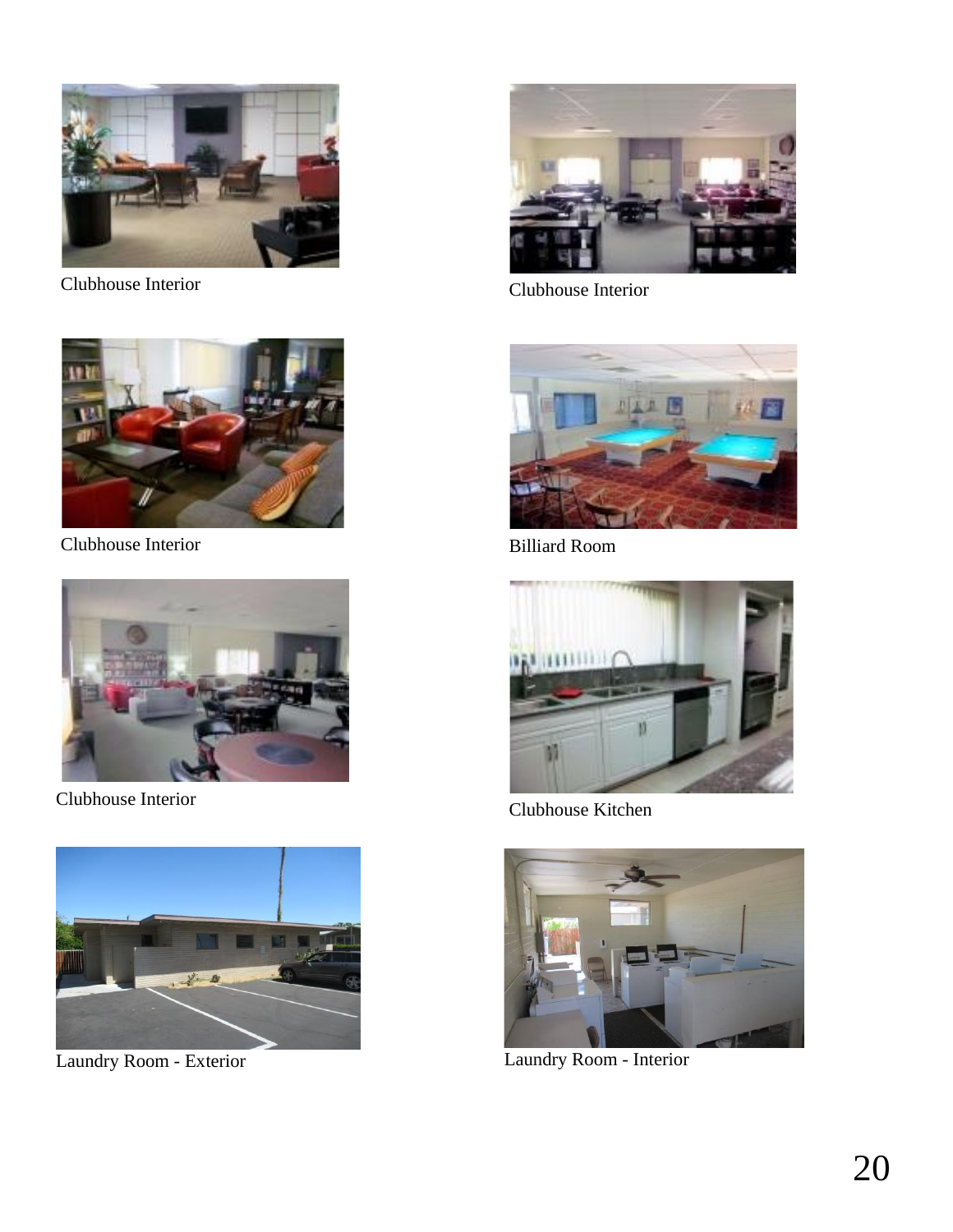

Street View



Street View



Street View



Street View



Street View



Street View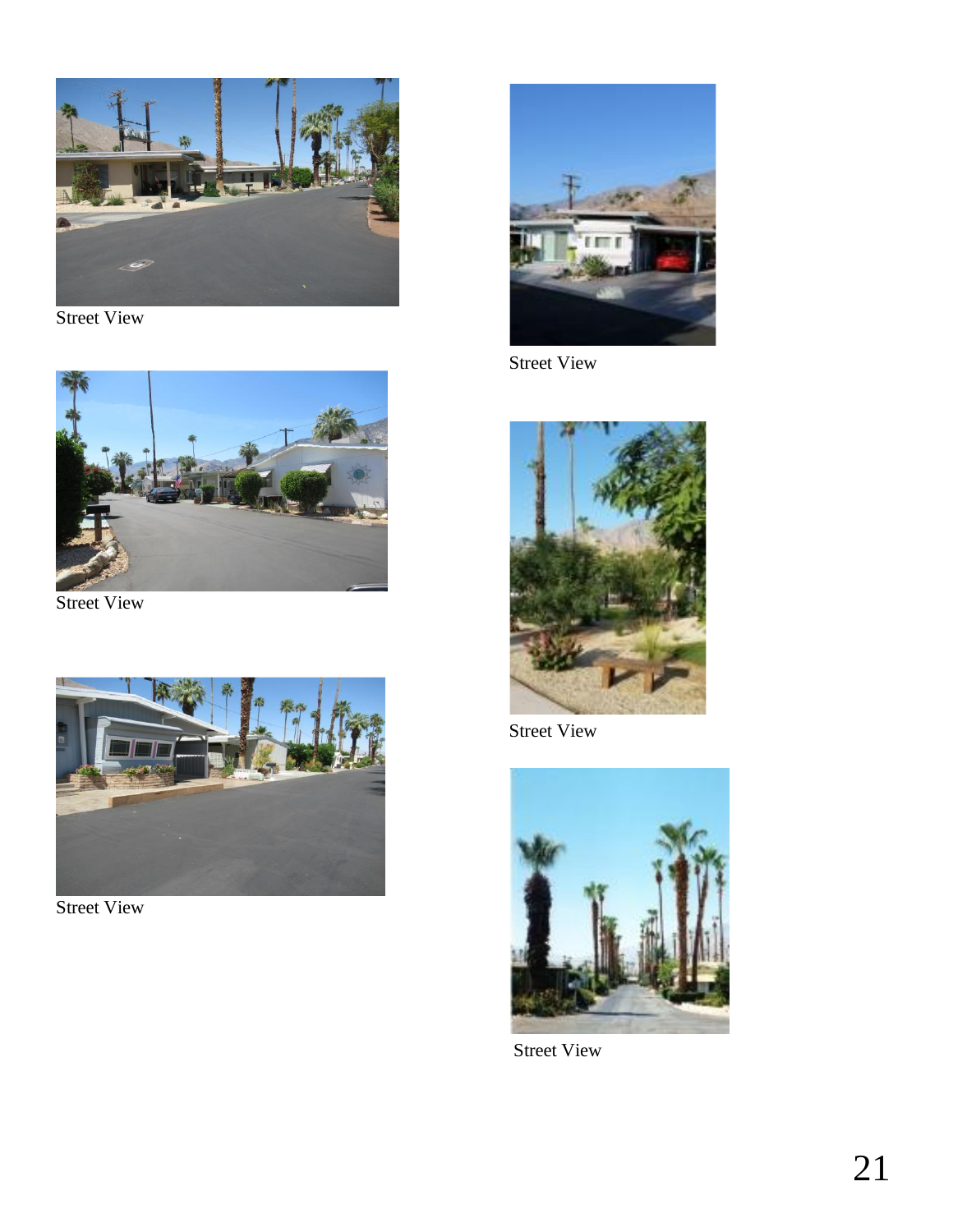## **RESOLUTION NO. 2021-2**

A RESOLUTION OF THE BOARD OF DIRECTORS/EXECUTIVE COMMITTEE OF THE INDEPENDENT CITIES FINANCE AUTHORITY AUTHORIZING THE ISSUANCE IN ONE OR MORE SERIES OF ITS NOT TO EXCEED \$13,000,000 AGGREGATE PRINCIPAL AMOUNT OF INDEPENDENT CITIES FINANCE AUTHORITY MOBILE HOME PARK REVENUE REFUNDING BONDS (SAHARA MOBILE HOME PARK) SERIES 2021 (FEDERALLY TAXABLE), AND APPROVING CERTAIN DOCUMENTS AND AUTHORIZING CERTAIN ACTIONS IN CONNECTION THEREWITH.

WHEREAS, the Independent Cities Finance Authority, a joint powers authority duly organized and existing under the laws of the State of California (the "Authority"), is authorized to issue bonds pursuant to Chapter 8 of Part 5 of Division 31 of the Health and Safety Code of the State of California (the "Act") to finance the acquisition of mobile home parks by nonprofit organizations within the jurisdiction of the Authority; and

WHEREAS, the Authority previously issued its Mobile Home Park Revenue Refunding Bonds (Sahara Mobile Home Park) Series 2012A (the "Prior Series A Bonds"), its Mobile Home Park Subordinate Revenue Refunding Bonds (Sahara Mobile Home Park) Series 2012B (the "Prior Series B Bonds") and its Mobile Home Park Subordinate Revenue Refunding Bonds (Sahara Mobile Home Park) Series 2012C (Federally Taxable) (the "Prior Series C Bonds" and collectively with the Prior Series A Bonds and the Prior Series B Bonds, the "Prior Bonds") pursuant to an Indenture of Trust, dated as of May 1, 2012 (the "Prior Indenture"), between the Authority and U.S. Bank National Association, successor trustee to MUFG Union Bank, N.A. (formerly known as Union Bank, N.A.), in such capacity (the "Prior Trustee"), and loaned the proceeds of the Prior Bonds (the "Prior Loan") to Millennium Housing LLC, a California limited liability company (the "Borrower"), in order to provide financing with respect to the acquisition and improvement of a mobile home park with approximately 254 spaces known as the Sahara Mobile Home Park (the "Project") located at 1955 S. Camino Real, Palm Springs, California; and

WHEREAS, the Borrower has requested that the Authority issue and sell one or more series of its revenue refunding bonds for the purpose of refinancing the Prior Loan, refunding the Prior Bonds, refinance certain other debt, and financing certain improvements to the Project; and

WHEREAS, the sole member of the Borrower is qualified as an exempt organization under Section 501(c)(3) of the Internal Revenue Code of 1986, as amended (the "Code"), and the operation of the Project by the Borrower will further its purpose to encourage, preserve, rehabilitate, develop, operate, and maintain decent, safe, sanitary and affordable housing for low income and disadvantaged persons in the State of California; and

WHEREAS, the operation of the Project by the Borrower will lessen the governmental burden of the City of Palm Springs (the "City") by preserving affordable housing within the City and is in the public interest; and

WHEREAS, pursuant to the Act, the Authority proposes to issue its Mobile Home Park Revenue Refunding Bonds (Sahara Mobile Home Park) Series 2021 (Federally Taxable) in a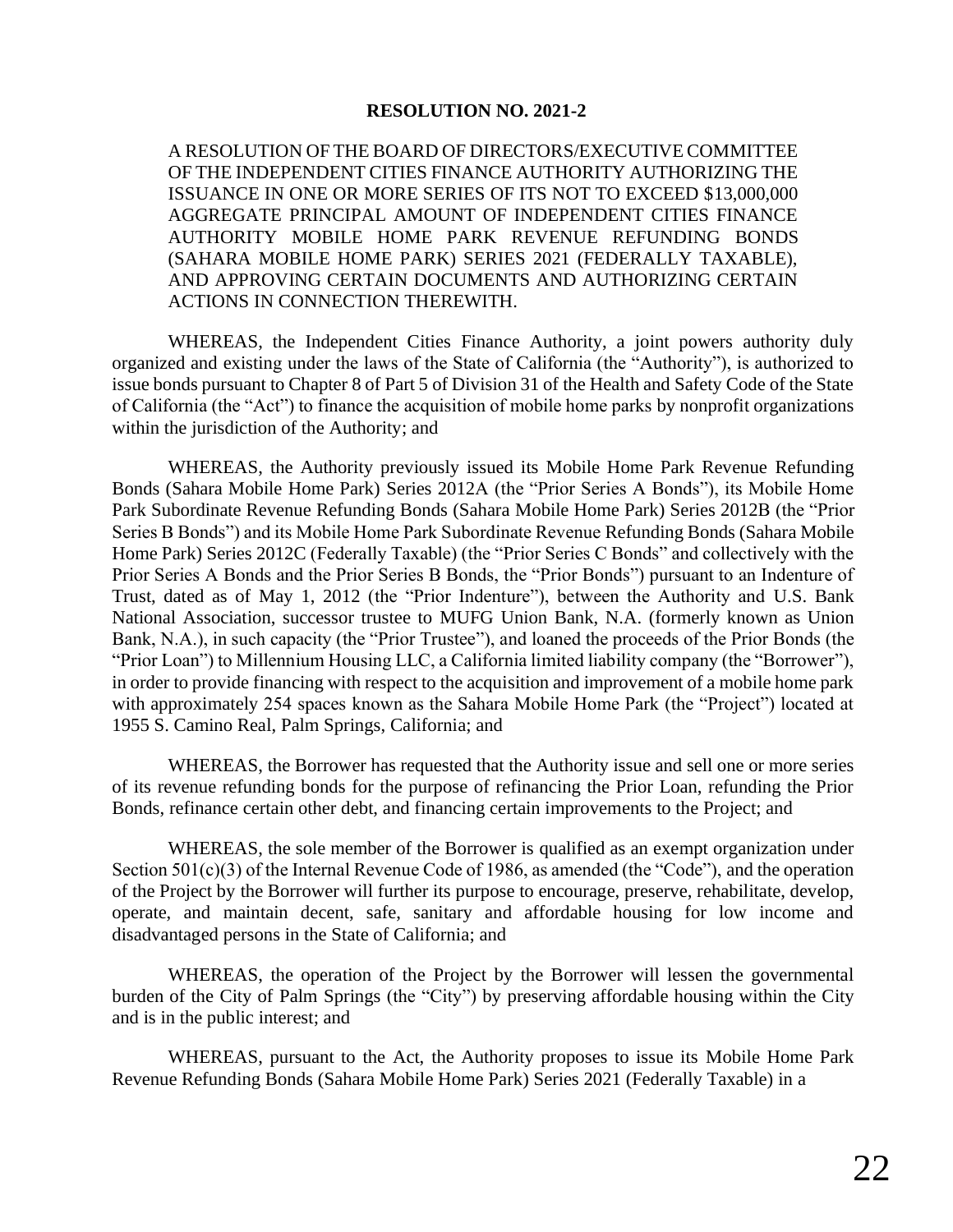principal amount not to exceed \$13,000,000 (the "Bonds") and to loan the proceeds of such Bonds to the Borrower in order to refinance the Prior Loan, refund the Prior Bonds, refinance certain debt of the Borrower, finance certain improvements to the Project and to pay certain costs incurred in connection with the issuance of the Bonds; and

WHEREAS, there has been presented to the Board of Directors/Executive Committee at this meeting proposed forms of an Indenture of Trust, a Loan Agreement, a Regulatory Agreement and Declaration of Restrictive Covenants for the Project, an Administration and Oversight Agreement, a Preliminary Official Statement relating to the Bonds, and a Purchase Contract among the Authority, the Borrower and Newcomb Williams Financial Group, securities offered through Stinson Securities, LLC (the "Underwriter") pursuant to which the Bonds will be purchased by the Underwriter for sale to the public; and

WHEREAS, the City Council of the City has approved the issuance of the Bonds; and

WHEREAS, all acts, conditions and things required by the laws of the State of California to exist, to have happened and to have been performed precedent to and in connection with the issuance of the Bonds exist or will exist, have happened or will happen and have been or will be performed in due time, form and manner as required by law, and the Authority is now duly authorized and empowered, pursuant to each and every requirement of law, to issue the Bonds for the purposes, in the manner and upon the terms herein provided.

NOW, THEREFORE, BE IT RESOLVED, DETERMINED AND ORDERED BY THE BOARD OF DIRECTORS/EXECUTIVE COMMITTEE OF THE INDEPENDENT CITIES FINANCE AUTHORITY AS FOLLOWS:

SECTION 1. Recitals. The above recitals, and each of them, are true and correct.

SECTION 2. Appointment of Trustee. U.S. Bank National Association is hereby appointed as the initial trustee (the "Trustee") under the Indenture of Trust (the "Indenture") relating to the Bonds, with the duties and powers of such Trustee as are set forth in the Indenture.

SECTION 3. Indenture. The Indenture authorizing the issuance of the Bonds, between the Authority and the Trustee, in the form presented at this meeting, is hereby approved and the President, Vice President or Executive Director (each, an "Authorized Officer"), each acting alone, are hereby authorized and directed, for and in the name and on behalf of the Authority, to execute and deliver the Indenture in substantially the form hereby approved together with such additions or changes as the officer executing the same, upon consultation with the Authority counsel or bond counsel, may approve, such approval to be conclusively evidenced by the execution and delivery thereof by the Authority.

SECTION 4. Form of Bonds. The form of the Bonds, as set forth in the Indenture, is hereby approved and the President or Vice President and the Secretary are hereby authorized and directed to execute by manual or facsimile signature, for and in the name and on behalf of the Authority, the Bonds in substantially the form hereby approved together with such additions or changes as the officer executing the same, upon consultation with the Authority counsel or bond counsel, may approve, such approval to be conclusively evidenced by the execution and delivery thereof by the Authority, in either temporary and/or definitive form in the aggregate principal amounts and all in accordance with the terms and provisions of the Indenture.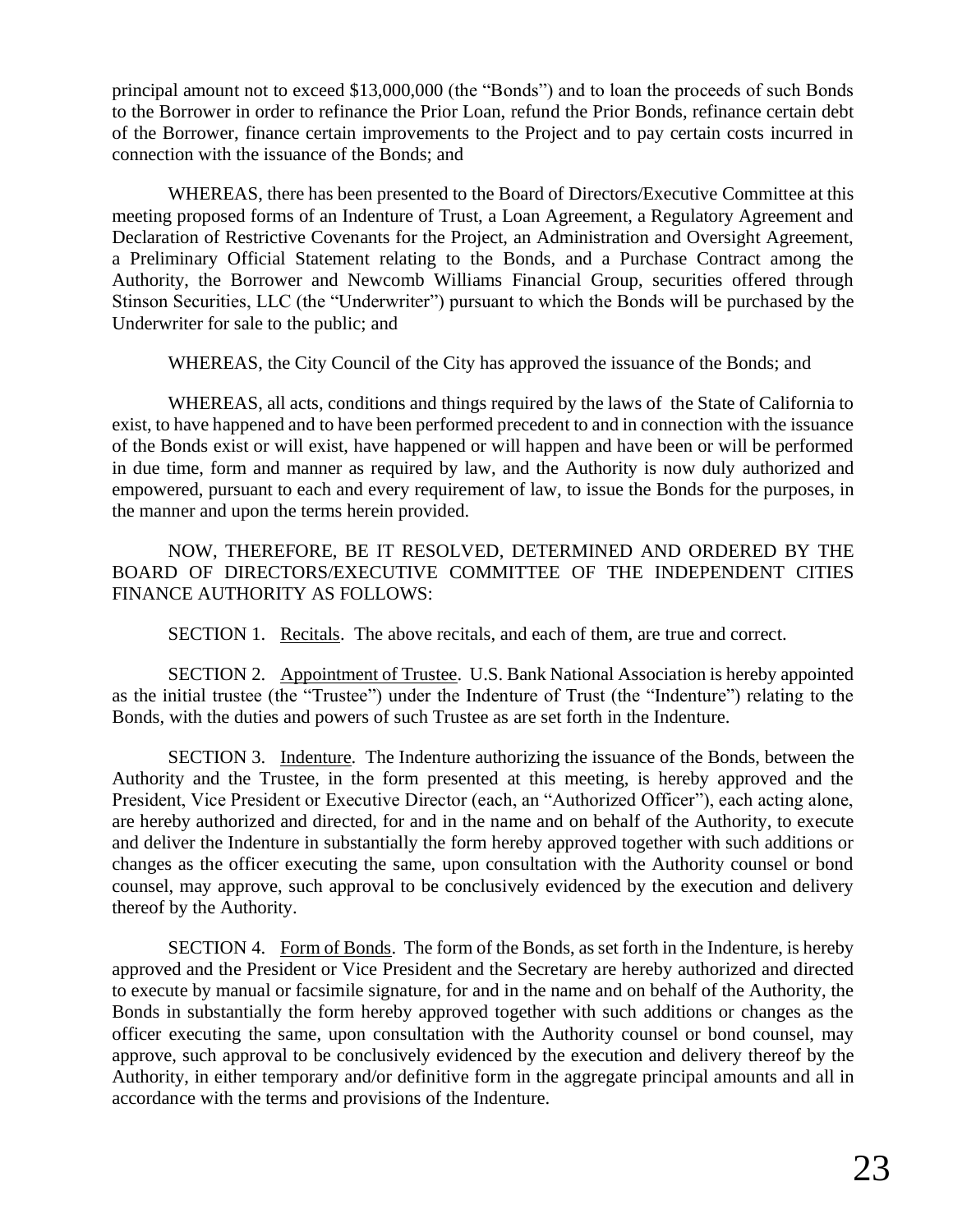SECTION 5. Loan Agreement. The Loan Agreement (the "Loan Agreement") by and among the Authority, the Trustee and the Borrower, whereby the proceeds of the Bonds are to be loaned to the Borrower for the purposes set forth therein, in the form presented at this meeting, is hereby approved and the Authorized Officers, each acting alone, are hereby authorized and directed, for and in the name and on behalf of the Authority, to execute and deliver the Loan Agreement in substantially the form hereby approved together with such additions or changes as the officer executing the same, upon consultation with the Authority counsel or bond counsel, may approve, such approval to be conclusively evidenced by the execution and delivery thereof by the Authority.

SECTION 6. Regulatory Agreement. The Regulatory Agreement and Declaration of Restrictive Covenants for the Project by and among the Authority, the Trustee, the City and the Borrower (the "Regulatory Agreement") in the form presented at this meeting, is hereby approved and the Authorized Officers, each acting alone, are hereby authorized and directed, for and in the name and on behalf of the Authority, to execute and deliver the Regulatory Agreement in substantially the form hereby approved together with such additions or changes therein as the officer executing the same, upon consultation with the Authority counsel or bond counsel, may approve, such approval to be conclusively evidenced by the execution and delivery thereof by the Authority.

SECTION 7. Official Statement. The Preliminary Official Statement relating to the Bonds (the "Preliminary Official Statement") in the form presented at this meeting, is hereby approved for use in connection with the marketing of the Bonds. The Executive Director is hereby authorized and directed to make changes to the form of the Preliminary Official Statement hereby approved, upon consultation with the Authority counsel or bond counsel, as necessary or desirable to reflect the terms of the financing and the documents with respect thereto.

The Preliminary Official Statement may be brought into the form of a final Official Statement which shall contain such changes or modifications thereto as may be deemed necessary or desirable by the Executive Director, upon consultation with the Authority counsel or bond counsel. The Authorized Officers, each acting alone, are hereby authorized and directed, for and in the name and on behalf of the Authority, to execute and deliver the final Official Statement. The Authorized Officers, each acting alone, are authorized and directed, on behalf of the Authority, to certify the Preliminary Official Statement as "deemed final" for purposes of Rule 15c2-12 under the Securities and Exchange Act of 1934, as amended ("Rule 15c2-12"), and to certify the Official Statement as "final" pursuant to Rule 15c2-12.

SECTION 8. Purchase Contract. The Purchase Contract with respect to the Bonds among the Authority, the Borrower and the Underwriter, in the form presented at this meeting, is hereby approved. The Authorized Officers, each acting alone, are hereby authorized to execute the Purchase Contract in substantially said form, together with such additions or changes as the officer executing the same, upon consultation with the Authority counsel or bond counsel, may approve, such approval to be conclusively evidenced by the execution and delivery of the Purchase Contract by the Authority; provided that the principal amount, the net interest cost, the maturity date and the Underwriter's discount for the Bonds do not exceed the following: (i) Maximum Principal Amount: \$13,000,000; (ii) Net Interest Cost: 4.50%; (iii) Maturity Date: December 31, 2056; and (iv) Underwriter's Discount or Fee: 2.0%.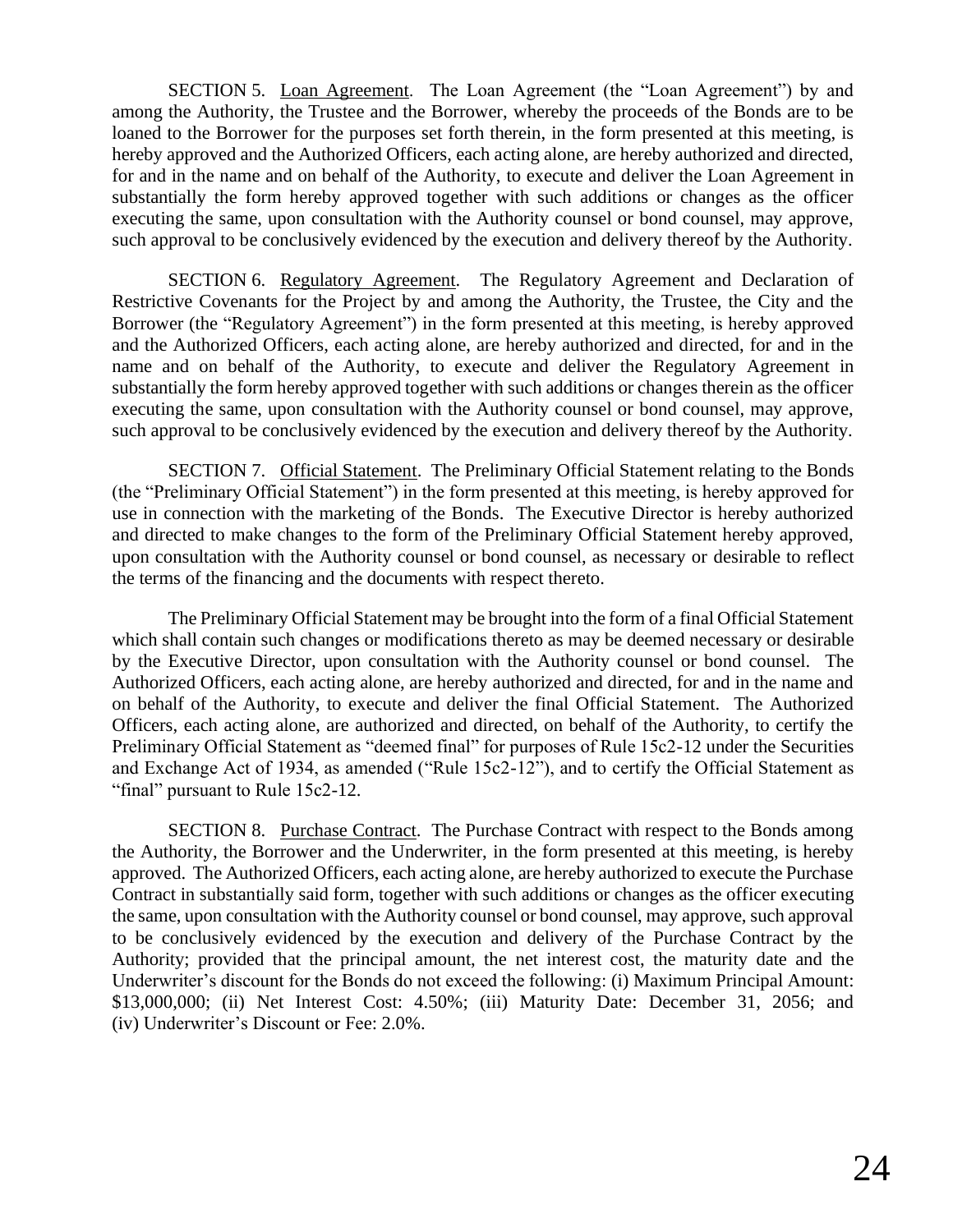SECTION 9. Administration Agreement. The Administration and Oversight Agreement (the "Administration Agreement") in the form presented at this meeting, by and among the Authority, the Borrower, and Wolf & Company Inc. (or such other entity as the Executive Director shall select) as Oversight Agent, is hereby approved and the Authorized Officers, each acting alone, are hereby authorized and directed, for and in the name and on behalf of the Authority, to execute the Administration Agreement in substantially the form hereby approved, together with such additions or changes as the officer executing the same, upon consultation with the Authority counsel or bond counsel, may approve, such approval to be conclusively evidenced by the execution and delivery thereof.

SECTION 10. Designation of Professionals. The law firm of Gilmore & Bell, P.C. is hereby designated as bond counsel and disclosure counsel to the Authority with respect to the Bonds. Newcomb Williams Financial Group, securities offered through Stinson Securities, LLC is hereby designated as underwriter for the Bonds. Best Best & Krieger, LLC shall serve as the issuer's counsel.

SECTION 11. Ratification of Prior Acts. All actions previously taken (not inconsistent with the provisions of this resolution) by the Authority and by the officers of the Authority directed toward the issuance and sale of the Bonds are hereby ratified and approved.

SECTION 12. Other Acts. The President, Vice President, members of the Board of Directors/Executive Committee, Executive Director, Secretary, Treasurer, Authority counsel, and all other officers of the Authority are hereby authorized and directed, for and in the name and on behalf of the Authority, to do any and all things and take any and all actions, including without limitation, obtaining bond insurance and a rating for the Bonds, if either is deemed to be advisable upon consultation with the Authority's financial consultant and the Underwriter, and including execution and delivery of any and all assignments, certificates, requisitions, agreements, notices, consents, instruments of conveyance, warrants and other documents which they, or any of them, may deem necessary or advisable in order to consummate the transactions as described herein in connection with the issuance and sale of the Bonds or to otherwise effectuate the purposes of this Resolution.

SECTION 13. Limited Obligations. The Bonds, together with interest thereon, shall be limited obligations of the Authority, giving rise to no pecuniary liability of the Authority, any member of the Authority, the State of California or any political subdivision thereof, nor any charge against its general credit, and shall be payable solely from the Indenture trust estate. The Bonds shall not constitute an indebtedness or loan of the credit of the Authority, any member of the Authority or the State of California or any political subdivision thereof within the meaning of any constitutional or statutory provisions.

SECTION 14. Severability. If any provisions of this Resolution should be held invalid, the invalidity of such provision shall not affect the validity of any of the other provisions of this resolution.

SECTION 15. Effective Date. All resolutions of the Authority or parts thereof, inconsistent herewith, are hereby repealed to the extent only of such inconsistency. This Resolution shall take effect immediately upon adoption.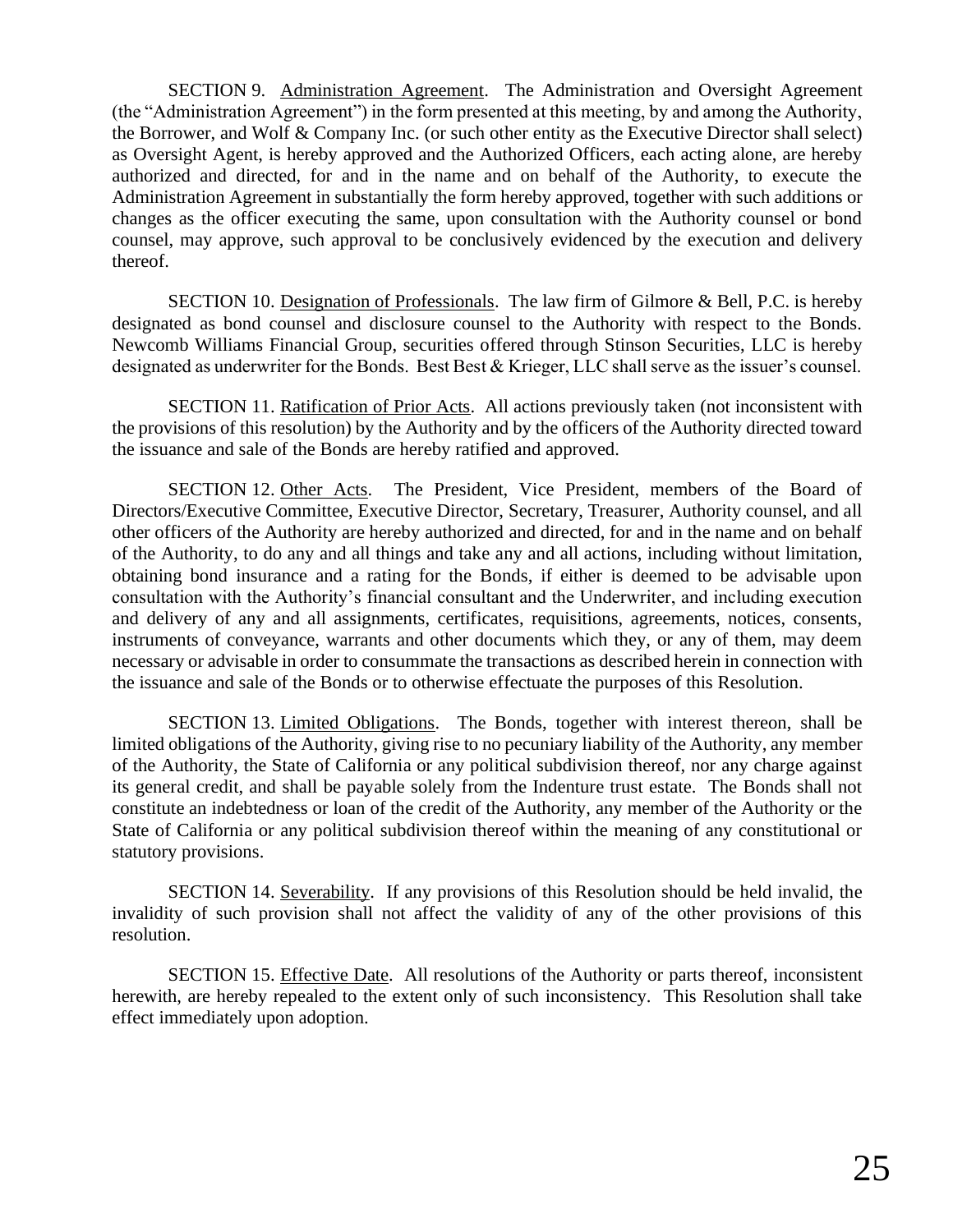# PASSED, APPROVED, AND ADOPTED BY THE INDEPENDENT CITIES FINANCE AUTHORITY THIS 2nd DAY OF JUNE, 2021.

President

Secretary/Executive Director

\_\_\_\_\_\_\_\_\_\_\_\_\_\_\_\_\_\_\_\_\_\_\_\_\_\_\_\_\_\_\_\_\_\_\_\_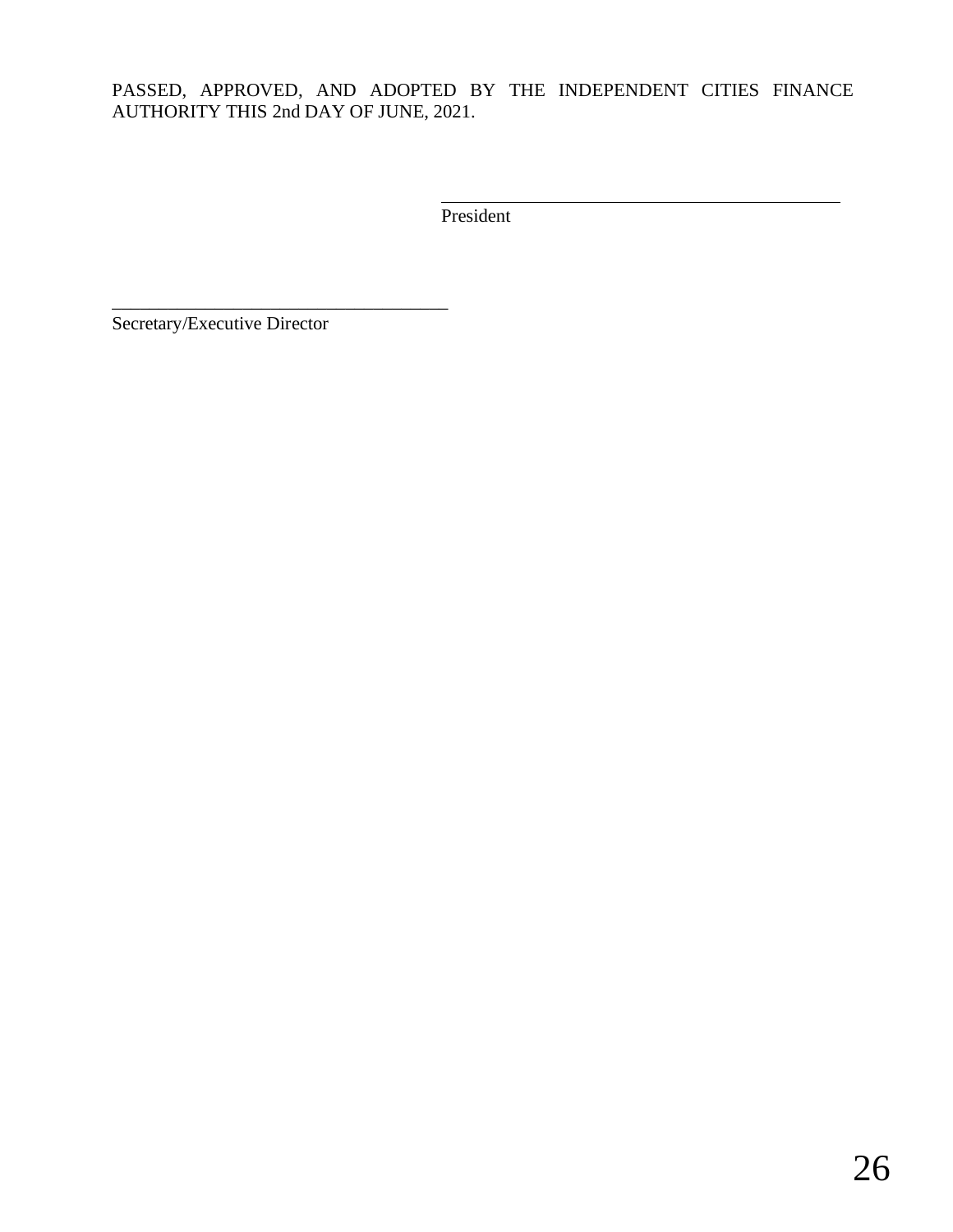I, Deborah Smith, Secretary and Executive Director of the Independent Cities Finance Authority, do hereby certify that the foregoing Resolution was duly adopted by the Board of Directors/Executive Committee of said Authority at the meeting of the Board of Directors/Executive Committee of said Authority held on the 2nd day of June, 2021, and that the same was passed and adopted by the following vote:

AYES:

NOES:

ABSENT:

ABSTAIN:

Deborah Smith, Secretary and Executive Director of the Independent Cities Finance Authority

\_\_\_\_\_\_\_\_\_\_\_\_\_\_\_\_\_\_\_\_\_\_\_\_\_\_\_\_\_\_\_\_\_\_\_\_\_\_\_\_\_\_\_\_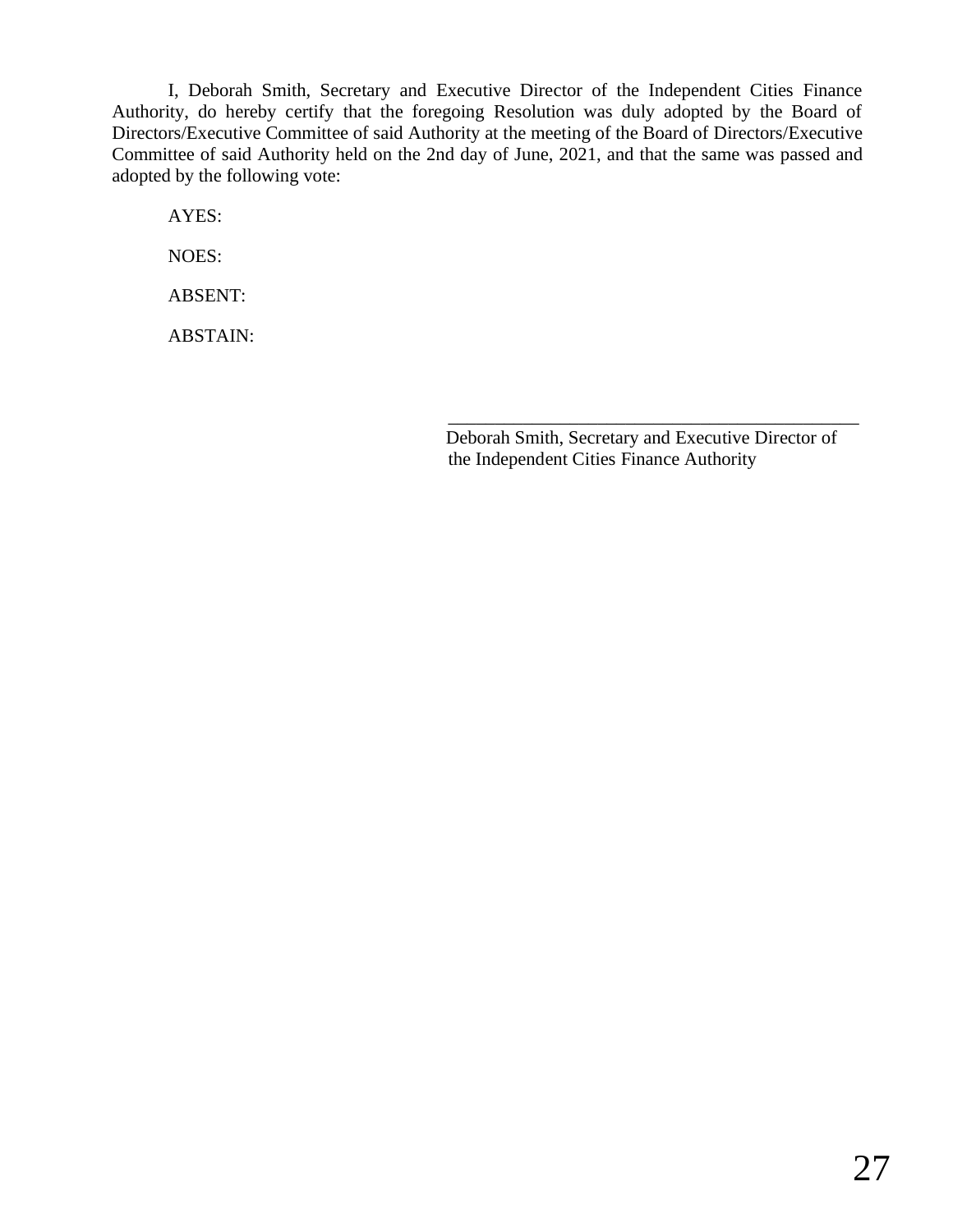# **INDEPENDENT CITIES FINANCE AUTHORITY 2021-22 FY BUDGET**

| <b>PURPOSE</b>                                                               | 2020-21<br><b>ESTIMATED</b> | 2020-21<br><b>ACTUAL</b> | 2021-22<br><b>ESTIMATED</b> |
|------------------------------------------------------------------------------|-----------------------------|--------------------------|-----------------------------|
| <b>RECEIPTS</b>                                                              |                             |                          |                             |
| Manufactured home community financings and other<br>financings (at issuance) | \$80,000                    | 95,000<br>\$             | \$80,000                    |
| Manufactured home community financings and other<br>financings (annual fees) | 330,000                     | 320,000                  | 330,000                     |
| Interest                                                                     | 9,000                       | 3,500                    | 5,000                       |
| <b>MASH Program</b>                                                          | 6,000                       | 6,900                    | 7,000                       |
| <b>TOTAL RECEIPTS</b>                                                        | \$425,000                   | \$425,400                | \$422,000                   |
| <b>EXPENDITURES</b>                                                          |                             |                          |                             |
| <b>Board Member Stipends &amp; Expenses</b>                                  | \$3,000                     | 3,000<br>$\mathfrak{S}$  | 3,000<br>\$                 |
| <b>Staff Services</b>                                                        | 228,600                     | 230,000                  | 234,000                     |
| <b>Legal Services</b>                                                        | 50,000                      | 41,000                   | 50,000                      |
| <b>Audit Services</b>                                                        | 30,000                      | 21,000                   | 25,000                      |
| Administrative/Miscellaneous                                                 | 12,500                      | 10,000                   | 12,500                      |
| <b>Community Outreach Program</b>                                            | 30,000                      | 7,500                    | 30,000                      |
| <b>Public Relations/Marketing</b>                                            | 10,000                      | 6,500                    | 10,000                      |
| Sponsorships/Conferences                                                     | 15,000                      | 4,000                    | 15,000                      |
| <b>ICFA Educational Seminars</b>                                             | 10,000                      | $-0-$                    | 10,000                      |
| <b>MASH Program</b>                                                          | 500                         | 500                      | 500                         |
| <b>Program Reserves</b>                                                      | 34,200                      | 101,900                  | 32,000                      |
| <b>TOTAL EXPENDITURES</b>                                                    | \$425,000                   | \$425,400                | \$422,000                   |
| <b>BALANCE</b>                                                               | -0-                         | -0-                      | -0-                         |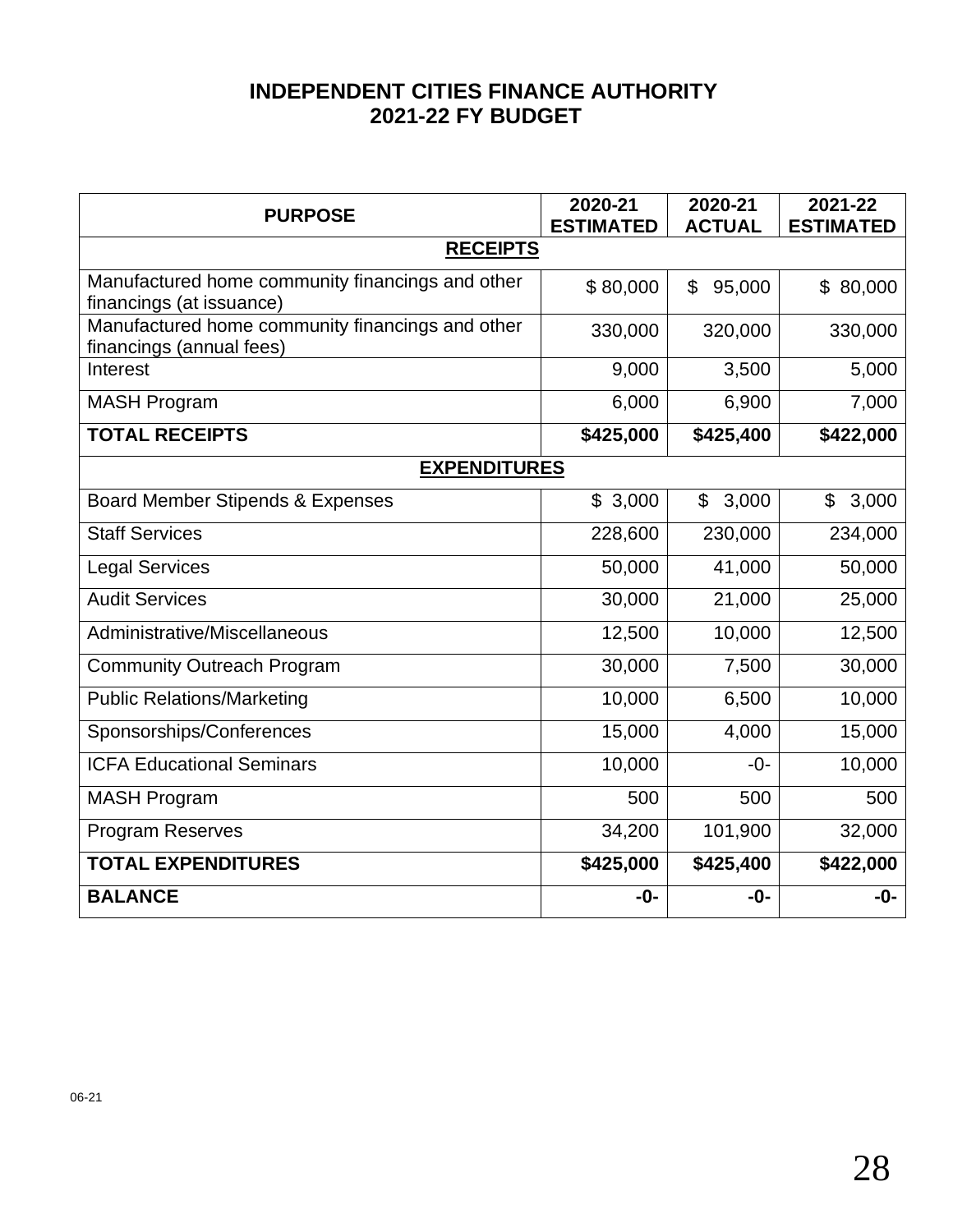## **INDEPENDENT CITIES FINANCE AUTHORITY BUDGET NOTES 2021-22 FY**

| <b>RECEIPTS:</b>                             |                                                                                     |  |
|----------------------------------------------|-------------------------------------------------------------------------------------|--|
| Manufactured home community financings and   | Estimated \$40,000,000 of financings; ICFA                                          |  |
| other financings in California (at issuance) | receives 20 basis points at issuance                                                |  |
| Manufactured home community financings and   | ICFA receives 10-12 basis points on                                                 |  |
| other financings in California (annual fees) | outstanding balance annually                                                        |  |
| Interest                                     | ICFA receives interest on monies in LAIF, as<br>well as loan to Augusta Communities |  |
| <b>MASH Program</b>                          | ICFA receives \$265+ counterparty fee per                                           |  |
|                                              | mobile home park                                                                    |  |
| <b>EXPENDITURES:</b>                         |                                                                                     |  |
| <b>Board Member Stipends</b>                 | Elected Board Members receive \$150 per                                             |  |
|                                              | meeting                                                                             |  |
| <b>Staff Services</b>                        | Executive Director receives \$234,000                                               |  |
| <b>Legal Fees</b>                            | General Legal Counsel - Monthly retainer                                            |  |
|                                              | plus special work                                                                   |  |
| <b>Audit Services</b>                        | <b>Auditor/Accountant fees</b>                                                      |  |
| Administrative/Miscellaneous                 | Insurance and miscellaneous expenses                                                |  |
| <b>Community Outreach Program</b>            | \$7,500 per eligible Board Member                                                   |  |
| <b>Public Relations/Marketing</b>            | ICFA newsletters/email blasts, marketing                                            |  |
|                                              | efforts, website maintenance, assistance with                                       |  |
|                                              | seminars, etc.                                                                      |  |
| Sponsorships/Conferences                     | Sponsorship fees and attendance at                                                  |  |
|                                              | conferences                                                                         |  |
| <b>Educational Seminars</b>                  | Educational conference(s) and webinars                                              |  |
|                                              | throughout the year                                                                 |  |
| <b>MASH Program</b>                          | Expenses related to MASH Program                                                    |  |
| <b>Program Reserves</b>                      | Program reserves                                                                    |  |

# **AVAILABLE REVENUE:**

ICFA will enter the 2020-21 FY with assets of approximately \$500,000 net. It should be noted that ICFA loaned Augusta Communities \$90,000 in 2013, with an outstanding balance of \$68,154.08.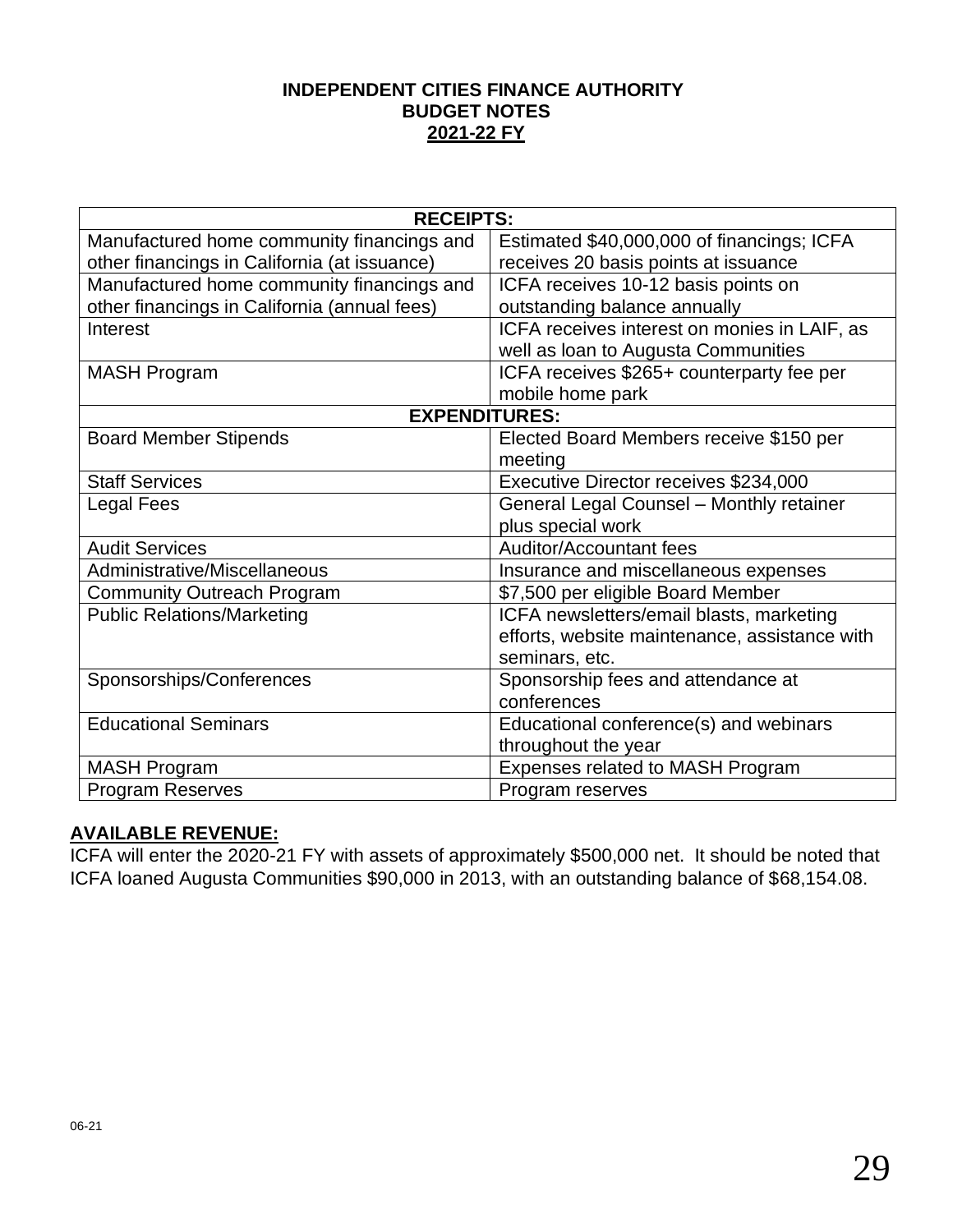#### **RESOLUTION NO. 2021-3**

## **RESOLUTION OF THE BOARD OF DIRECTORS OF THE INDEPENDENT CITIES FINANCE AUTHORITY NAMING AND APPOINTING CERTAIN OFFICERS AND STAFF**.

WHEREAS, the Independent Cities Finance Authority (the "Authority") has been duly organized and created pursuant to Articles 1 and 2, Chapter 5, Division 7, Title I of the California Government Code (Section 6500 et seq.) by the member cities set forth on Exhibit A attached hereto and incorporated herein by reference; and

WHEREAS, that certain Joint Powers Agreement (the "Joint Powers Agreement") creating the Authority approved and executed by the member cities set forth on Exhibit A hereto authorizes the Board of Directors of the Authority to elect Officers; and

NOW, THEREFORE, BE IT RESOLVED, DETERMINED AND ORDERED BY THE BOARD OF DIRECTORS OF THE INDEPENDENT CITIES FINANCE AUTHORITY AS FOLLOWS:

Section 1. Election of Officers. Pursuant to Article 9 of the Joint Powers Agreement, the members of this Board of Directors by the adoption of this Resolution hereby duly elect of the City of \_\_\_\_\_\_\_\_\_\_\_\_\_\_\_\_\_\_\_\_ to serve as President of the Authority and of the City of Lynwood to serve as \_\_\_\_\_\_\_\_\_\_\_\_\_\_\_\_\_\_\_\_\_\_\_\_\_\_ of the Authority. The President and Vice President shall have all such powers as are set forth in the Joint Powers Agreement.

Section 2. Appointment of Staff. Pursuant to Article 12 of the Joint Powers Agreement, this Board of Directors hereby appoints Jose Luis Solache of the City of Lynwood as the Treasurer of the Authority with the duties and powers set forth in the Joint Powers Agreement. Pursuant to Article 12 of the Joint Powers Agreement this Board of Directors hereby further appoints Deborah J. Smith as Executive Director pursuant to the terms of the proposal letter of said firm. The Executive Director shall have the powers and duties set forth in the Joint Powers Agreement. This Board of Directors further authorizes Deborah J. Smith to execute documents on behalf of the Authority as Executive Director. The Executive Director shall further act as the Secretary of the Authority.

Section 3. Authorization of Signors. The following are hereby authorized to endorse checks and orders for the payment of money or otherwise deposit, withdraw or transfer funds on deposit with Bank of America and the California State Treasurer Local Agency Investment Fund. The signatures of two of the following authorized signers shall be required:

> \_\_\_\_\_\_\_\_\_\_\_\_\_\_ - President \_\_\_\_\_\_\_\_\_\_\_\_\_\_ - Treasurer Deborah J. Smith - Executive Director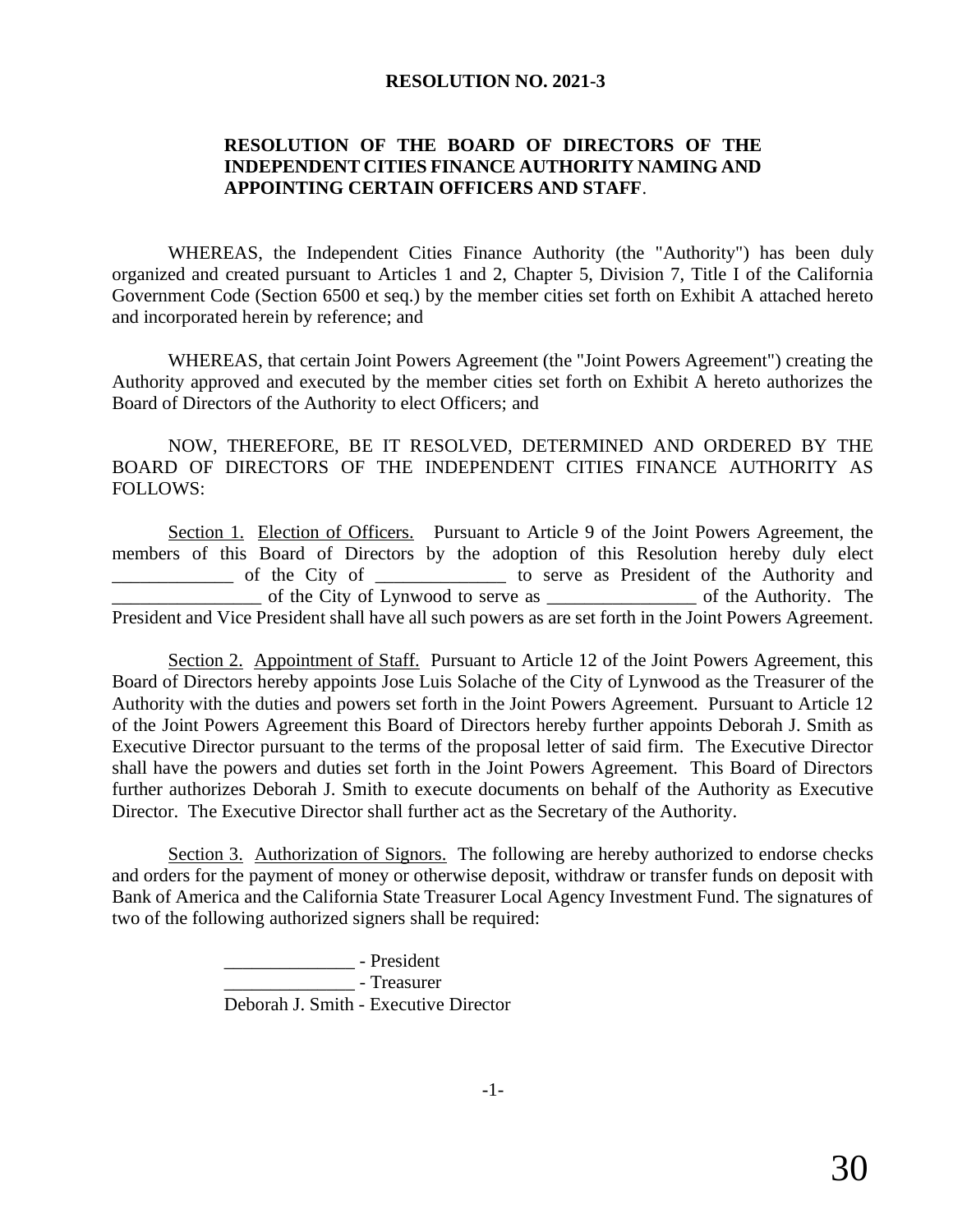Section 4. Effective Date. This Resolution shall take effect on June 2, 2021.

PASSED, APPROVED AND ADOPTED THIS 2nd day of June, 2021.

 President of the Independent Cities Finance Authority

 $\overline{\phantom{a}}$  , which is a set of the set of the set of the set of the set of the set of the set of the set of the set of the set of the set of the set of the set of the set of the set of the set of the set of the set of th

ATTEST:

By: \_\_\_\_\_\_\_\_\_\_\_\_\_\_\_\_\_\_\_\_\_\_\_\_\_\_\_\_\_\_\_\_\_

 Executive Director of the Independent Cities Finance Authority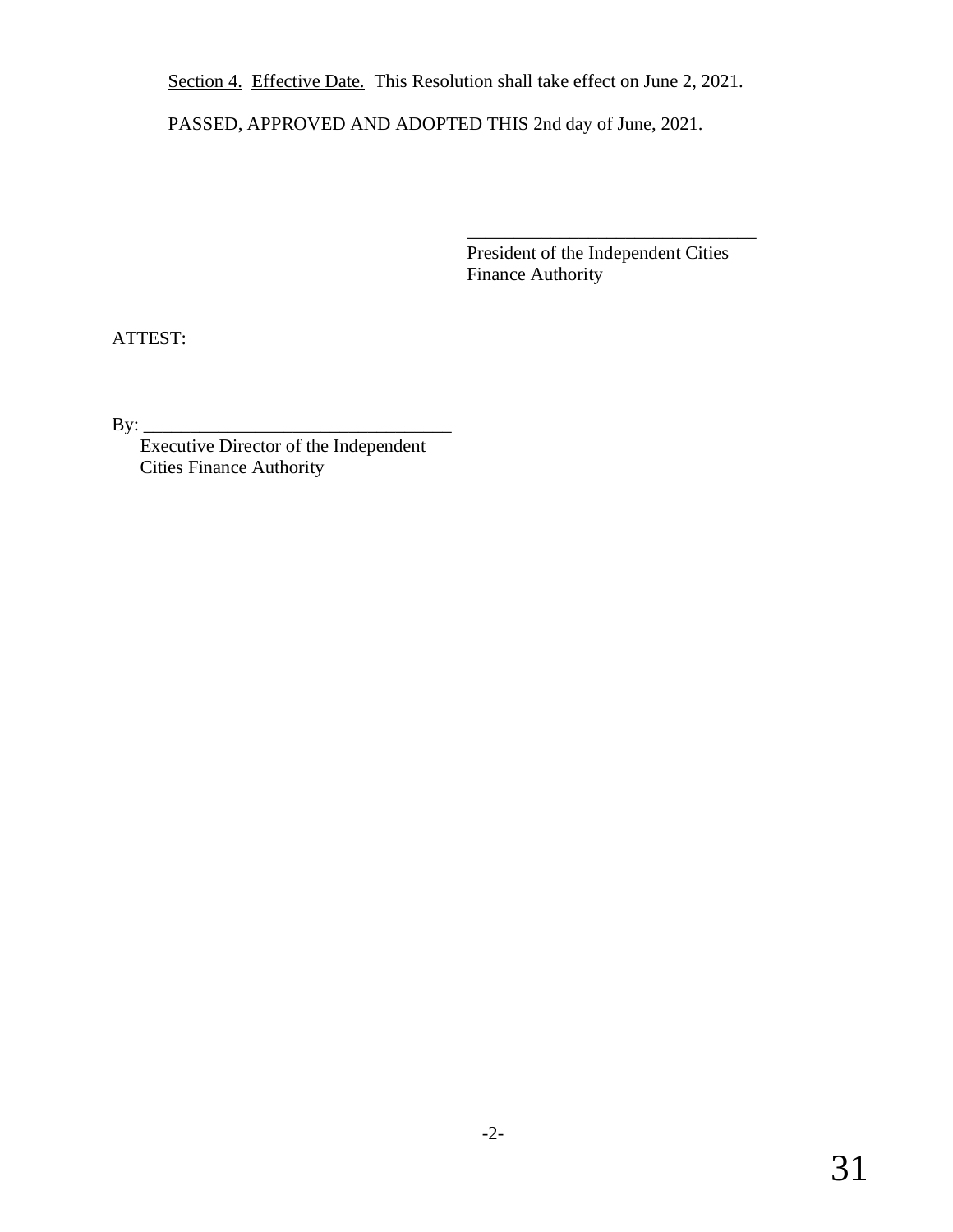I, Deborah J. Smith, Executive Director of the Independent Cities Finance Authority, do hereby certify that the foregoing Resolution was duly adopted by the Board of Directors of said Authority at the annual meeting of the Board of Directors of said Authority held on the 2<sup>nd</sup> day of June, 2021 and that the same was passed and adopted by the following vote:

AYES:

NOES:

ABSENT:

ABSTAIN:

By: \_\_\_\_\_\_\_\_\_\_\_\_\_\_\_\_\_\_\_\_\_\_\_\_\_\_\_\_\_\_\_\_\_\_

 Executive Director of the Independent Cities Finance Authority